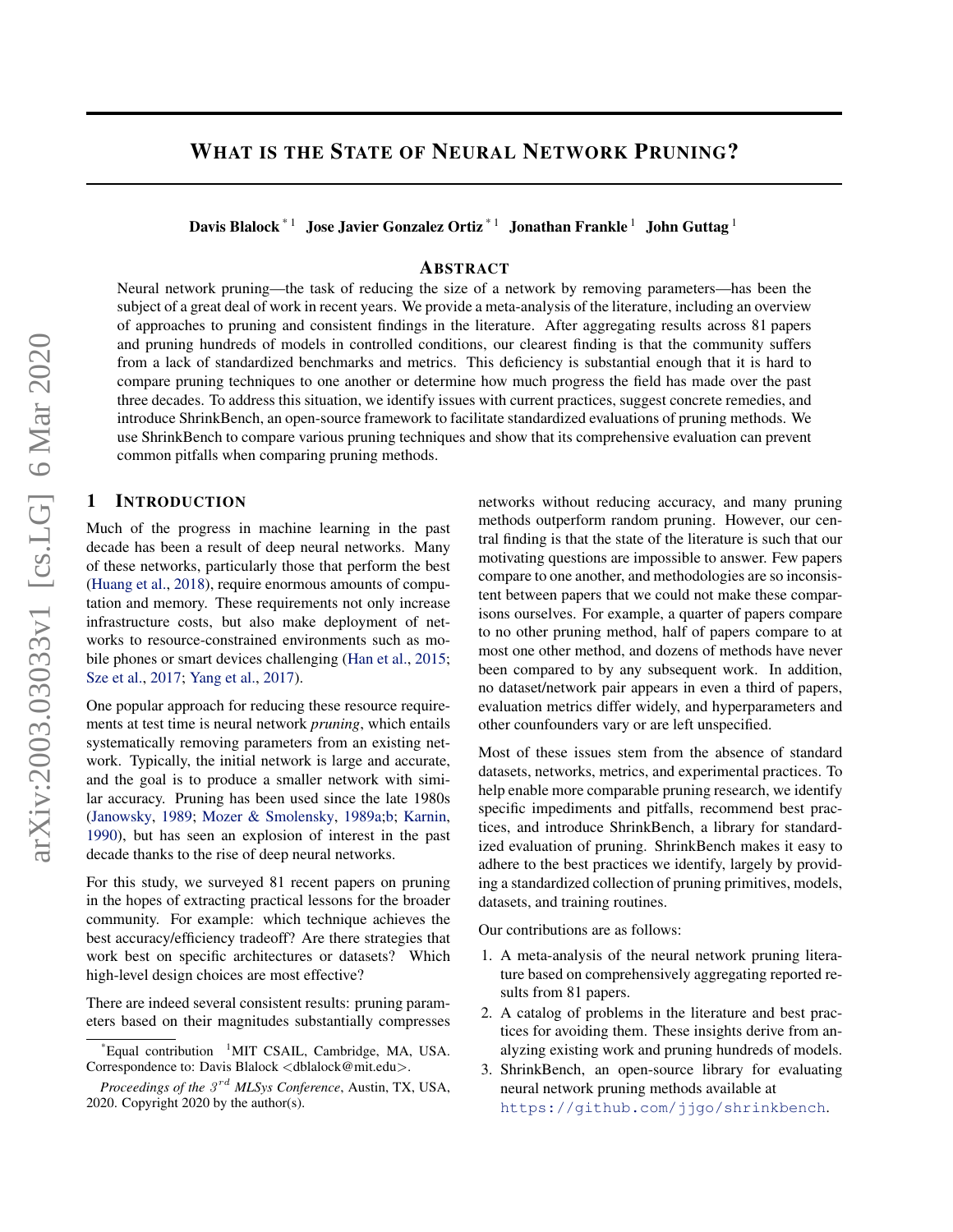# 2 OVERVIEW OF PRUNING

Before proceeding, we first offer some background on neural network pruning and a high-level overview of how existing pruning methods typically work.

#### 2.1 Definitions

We define a neural network *architecture* as a function family  $f(x; \cdot)$ . The architecture consists of the configuration of the network's parameters and the sets of operations it uses to produce outputs from inputs, including the arrangement of parameters into convolutions, activation functions, pooling, batch normalization, etc. Example architectures include AlexNet and ResNet-56. We define a neural network *model* as a particular parameterization of an architecture, i.e.,  $f(x;W)$  for specific parameters W. Neural network *pruning* entails taking as input a model  $f(x; W)$  and producing a new model  $f(x; M \odot W')$ . Here W' is set of parameters that may be different from  $W, M \in \{0, 1\}^{|W'|}$ is a binary mask that fixes certain parameters to 0, and  $\odot$  is the elementwise product operator. In practice, rather than using an explicit mask, pruned parameters of  $W$  are fixed to zero or removed entirely.

### 2.2 High-Level Algorithm

There are many methods of producing a pruned model  $f(x; M \odot W')$  from an initially untrained model  $f(x; W_0)$ , where  $W_0$  is sampled from an initialization distribution  $D$ . Nearly all neural network pruning strategies in our survey derive from Algorithm 1 [\(Han et al.,](#page-10-0) [2015\)](#page-10-0). In this algorithm, the network is first trained to convergence. Afterwards, each parameter or structural element in the network is issued a score, and the network is pruned based on these scores. Pruning reduces the accuracy of the network, so it is trained further (known as *fine-tuning*) to recover. The process of pruning and fine-tuning is often iterated several times, gradually reducing the network's size.

Many papers propose slight variations of this algorithm. For example, some papers prune periodically during training [\(Gale et al.,](#page-10-0) [2019\)](#page-10-0) or even at initialization [\(Lee et al.,](#page-11-0) [2019b\)](#page-11-0). Others modify the network to explicitly include additional parameters that encourage sparsity and serve as a basis for scoring the network after training [\(Molchanov](#page-12-0) [et al.,](#page-12-0) [2017\)](#page-12-0).

#### 2.3 Differences Betweeen Pruning Methods

Within the framework of Algorithm 1, pruning methods vary primarily in their choices regarding sparsity structure, scoring, scheduling, and fine-tuning.

Structure. Some methods prune individual parameters (*unstructured pruning*). Doing so produces a sparse neural

| <b>Algorithm 1 Pruning and Fine-Tuning</b> |
|--------------------------------------------|
|--------------------------------------------|

**Input:** N, the number of iterations of pruning, and

- $X$ , the dataset on which to train and fine-tune
- 1:  $W \leftarrow$  initialize()
- 2:  $W \leftarrow trainToConvergence(f(X;W))$
- 3:  $M \leftarrow 1^{|W|}$
- 4: for  $i$  in 1 to  $N$  do
- 5:  $M \leftarrow prune(M, score(W))$
- 6:  $W \leftarrow \text{fineTune}(f(X; M \odot W))$
- 7: end for
- 8: return  $M, W$

network, which—although smaller in terms of parametercount—may not be arranged in a fashion conducive to speedups using modern libraries and hardware. Other methods consider parameters in groups (*structured pruning*), removing entire neurons, filters, or channels to exploit hardware and software optimized for dense computation [\(Li et al.,](#page-11-0) [2016;](#page-11-0) [He et al.,](#page-10-0) [2017\)](#page-10-0).

Scoring. It is common to score parameters based on their absolute values, trained importance coefficients, or contributions to network activations or gradients. Some pruning methods compare scores locally, pruning a fraction of the parameters with the lowest scores within each structural subcomponent of the network (e.g., layers) [\(Han et al.,](#page-10-0) [2015\)](#page-10-0). Others consider scores globally, comparing scores to one another irrespective of the part of the network in which the parameter resides [\(Lee et al.,](#page-11-0) [2019b;](#page-11-0) [Frankle &](#page-10-0) [Carbin,](#page-10-0) [2019\)](#page-10-0).

Scheduling. Pruning methods differ in the amount of the network to prune at each step. Some methods prune all desired weights at once in a single step [\(Liu et al.,](#page-11-0) [2019\)](#page-11-0). Others prune a fixed fraction of the network iteratively over several steps [\(Han et al.,](#page-10-0) [2015\)](#page-10-0) or vary the rate of pruning according to a more complex function [\(Gale et al.,](#page-10-0) [2019\)](#page-10-0).

Fine-tuning. For methods that involve fine-tuning, it is most common to continue to train the network using the trained weights from before pruning. Alternative proposals include rewinding the network to an earlier state [\(Fran](#page-10-0)[kle et al.,](#page-10-0) [2019\)](#page-10-0) and reinitializing the network entirely [\(Liu](#page-11-0) [et al.,](#page-11-0) [2019\)](#page-11-0).

#### 2.4 Evaluating Pruning

Pruning can accomplish many different goals, including reducing the storage footprint of the neural network, the computational cost of inference, the energy requirements of inference, etc. Each of these goals favors different design choices and requires different evaluation metrics. For example, when reducing the storage footprint of the network, all parameters can be treated equally, meaning one should evaluate the overall compression ratio achieved by pruning. However, when reducing the computational cost of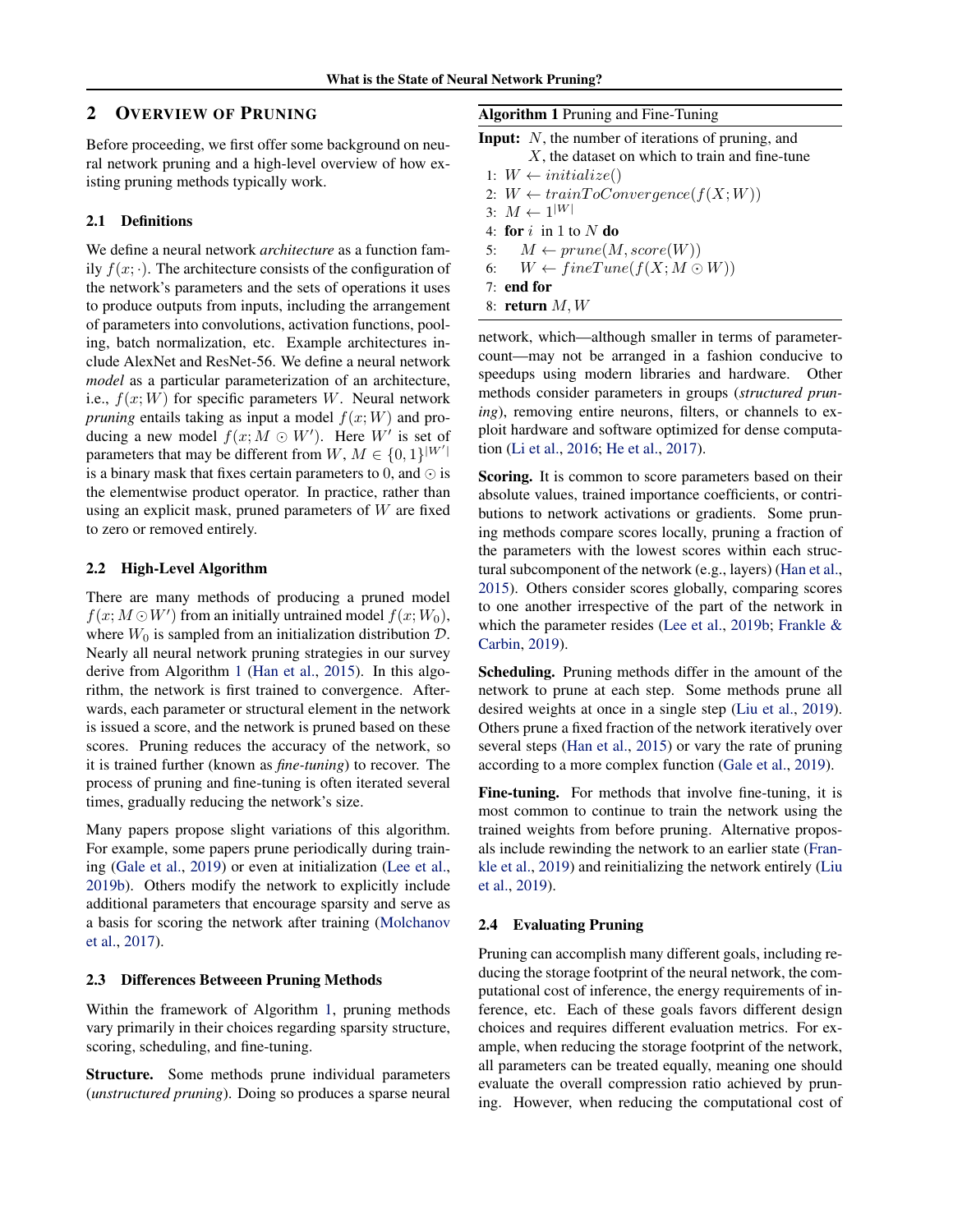inference, different parameters may have different impacts. For instance, in convolutional layers, filters applied to spatially larger inputs are associated with more computation than those applied to smaller inputs.

Regardless of the goal, pruning imposes a tradeoff between model efficiency and quality, with pruning increasing the former while (typically) decreasing the latter. This means that a pruning method is best characterized not by a single model it has pruned, but by a family of models corresponding to different points on the efficiency-quality curve. To quantify efficiency, most papers report at least one of two metrics. The first is the number of multiply-adds (often referred to as FLOPs) required to perform inference with the pruned network. The second is the fraction of parameters pruned. To measure quality, nearly all papers report changes in Top-1 or Top-5 image classification accuracy.

As others have noted [\(Lebedev et al.,](#page-11-0) [2014;](#page-11-0) [Figurnov et al.,](#page-10-0) [2016;](#page-10-0) [Louizos et al.,](#page-11-0) [2017;](#page-11-0) [Yang et al.,](#page-13-0) [2017;](#page-13-0) [Han et al.,](#page-10-0) [2015;](#page-10-0) [Kim et al.,](#page-11-0) [2015;](#page-11-0) [Wen et al.,](#page-12-0) [2016;](#page-12-0) [Luo et al.,](#page-12-0) [2017;](#page-12-0) [He et al.,](#page-10-0) [2018b\)](#page-10-0), these metrics are far from perfect. Parameter and FLOP counts are a loose proxy for real-world latency, throughout, memory usage, and power consumption. Similarly, image classification is only one of the countless tasks to which neural networks have been applied. However, because the overwhelming majority of papers in our corpus focus on these metrics, our meta-analysis necessarily does as well.

### 3 LESSONS FROM THE LITERATURE

After aggregating results from a corpus of 81 papers, we identified a number of consistent findings. In this section, we provide an overview of our corpus and then discuss these findings.

### 3.1 Papers Used in Our Analysis

Our corpus consists of 79 pruning papers published since 2010 and two classic papers [\(LeCun et al.,](#page-11-0) [1990;](#page-11-0) [Hassibi](#page-10-0) [et al.,](#page-10-0) [1993\)](#page-10-0) that have been compared to by a number of recent methods. We selected these papers by identifying popular papers in the literature and what cites them, systematically searching through conference proceedings, and tracing the directed graph of comparisons between pruning papers. This last procedure results in the property that, barring oversights on our part, there is no pruning paper in our corpus that compares to any pruning paper outside of our corpus. Additional details about our corpus and its construction can be found in Appendix [A.](#page-14-0)

#### 3.2 How Effective is Pruning?

One of the clearest findings about pruning is that it works. More precisely, there are various methods that can significantly compress models with little or no loss of accuracy. In fact, for small amounts of compression, pruning can sometimes *increase* accuracy [\(Han et al.,](#page-10-0) [2015;](#page-10-0) [Suzuki](#page-12-0) [et al.,](#page-12-0) [2018\)](#page-12-0). This basic finding has been replicated in a large fraction of the papers in our corpus.

Along the same lines, it has been repeatedly shown that, at least for large amounts of pruning, many pruning methods outperform random pruning [\(Yu et al.,](#page-13-0) [2018;](#page-13-0) [Gale et al.,](#page-10-0) [2019;](#page-10-0) [Frankle et al.,](#page-10-0) [2019;](#page-10-0) [Mariet & Sra,](#page-12-0) [2015;](#page-12-0) [Suau et al.,](#page-12-0) [2018;](#page-12-0) [He et al.,](#page-10-0) [2017\)](#page-10-0). Interestingly, this does not always hold for small amounts of pruning [\(Morcos et al.,](#page-12-0) [2019\)](#page-12-0). Similarly, pruning all layers uniformly tends to perform worse than intelligently allocating parameters to different layers [\(Gale et al.,](#page-10-0) [2019;](#page-10-0) [Han et al.,](#page-10-0) [2015;](#page-10-0) [Li et al.,](#page-11-0) [2016;](#page-11-0) [Molchanov et al.,](#page-12-0) [2016;](#page-12-0) [Luo et al.,](#page-12-0) [2017\)](#page-12-0) or pruning globally [\(Lee et al.,](#page-11-0) [2019b;](#page-11-0) [Frankle & Carbin,](#page-10-0) [2019\)](#page-10-0). Lastly, when holding the number of fine-tuning iterations constant, many methods produce pruned models that outperform retraining from scratch with the same sparsity pattern [\(Zhang](#page-13-0) [et al.,](#page-13-0) [2015;](#page-13-0) [Yu et al.,](#page-13-0) [2018;](#page-13-0) [Louizos et al.,](#page-11-0) [2017;](#page-11-0) [He et al.,](#page-10-0) [2017;](#page-10-0) [Luo et al.,](#page-12-0) [2017;](#page-12-0) [Frankle & Carbin,](#page-10-0) [2019\)](#page-10-0) (at least with a large enough amount of pruning [\(Suau et al.,](#page-12-0) [2018\)](#page-12-0)). Retraining from scratch in this context means training a fresh, randomly-initialized model with all weights clamped to zero throughout training, except those that are nonzero in the pruned model.

Another consistent finding is that sparse models tend to outperform dense ones for a fixed number of parameters. [Lee et al.](#page-11-0) [\(2019a\)](#page-11-0) show that increasing the nominal size of ResNet-20 on CIFAR-10 while sparsifying to hold the number of parameters constant decreases the error rate. [Kalchbrenner et al.](#page-11-0) [\(2018\)](#page-11-0) obtain a similar result for audio synthesis, as do [Gray et al.](#page-10-0) [\(2017\)](#page-10-0) for a variety of additional tasks across various domains. Perhaps most compelling of all are the many results, including in Figure [1,](#page-3-0) showing that pruned models can obtain higher accuracies than the original models from which they are derived. This demonstrates that sparse models can not only outperform dense counterparts with the same number of parameters, but sometimes dense models with even more parameters.

### 3.3 Pruning vs Architecture Changes

One current unknown about pruning is how effective it tends to be relative to simply using a more efficient architecture. These options are not mutually exclusive, but it may be useful in guiding one's research or development efforts to know which choice is likely to have the larger impact. Along similar lines, it is unclear how pruned models from different architectures compare to one another i.e., to what extent does pruning offer similar benefits across architectures? To address these questions, we plotted the reported accuracies and compression/speedup levels of pruned models on ImageNet alongside the same metrics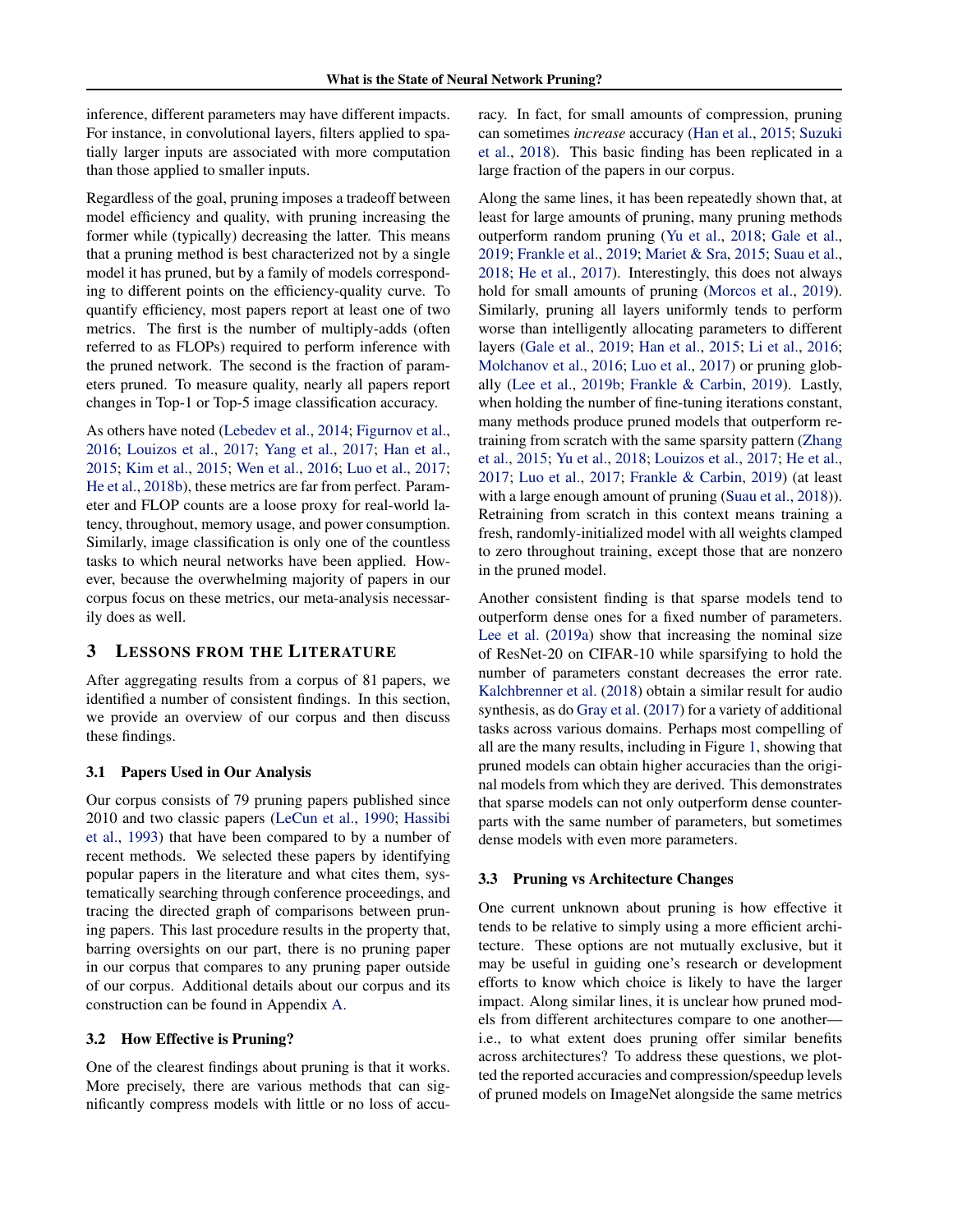<span id="page-3-0"></span>for different architectures with no pruning (Figure [1](#page-0-0)).<sup>1</sup> We plot results within a family of models as a single curve.<sup>[2](#page-0-0)</sup>

Figure 1 suggests several conclusions. First, it reinforces the conclusion that pruning can improve the time or space vs accuracy tradeoff of a given architecture, sometimes even increasing the accuracy. Second, it suggests that pruning generally does not help as much as switching to a better architecture. Finally, it suggests that pruning is more effective for architectures that are less efficient to begin with.

# 4 MISSING CONTROLLED COMPARISONS

While there do appear to be a few general and consistent findings in the pruning literature (see the previous section), by far the clearest takeaway is that pruning papers rarely make direct and controlled comparisons to existing methods. This lack of comparisons stems largely from a lack of experimental standardization and the resulting fragmentation in reported results. This fragmentation makes it difficult for even the most committed authors to compare to more than a few existing methods.

#### 4.1 Omission of Comparison

Many papers claim to advance the state of the art, but don't compare to other methods—including many published ones—that make the same claim.

Ignoring Pre-2010s Methods There was already a rich body of work on neural network pruning by the mid 1990s (see, e.g., Reed's survey [\(Reed,](#page-12-0) [1993\)](#page-12-0)), which has been almost completely ignored except for Lecun's Optimal Brain Damage [\(LeCun et al.,](#page-11-0) [1990\)](#page-11-0) and Hassibi's Optimal Brain Surgeon [\(Hassibi et al.,](#page-10-0) [1993\)](#page-10-0). Indeed, multiple authors have rediscovered existing methods or aspects thereof, with [Han et al.](#page-10-0) [\(2015\)](#page-10-0) reintroducing the magnitude-based pruning of [Janowsky](#page-11-0) [\(1989\)](#page-11-0), [Lee et al.](#page-11-0) [\(2019b\)](#page-11-0) reintroducing the saliency heuristic of [Mozer & Smolensky](#page-12-0) [\(1989a\)](#page-12-0), and [He et al.](#page-10-0) [\(2018a\)](#page-10-0) reintroducing the practice of "reviving" previously pruned weights described in [Tresp et al.](#page-12-0) [\(1997\)](#page-12-0). Speed and Size Tradeoffs for Original and Pruned Models



Figure 1: Size and speed vs accuracy tradeoffs for different pruning methods and families of architectures. Pruned models sometimes outperform the original architecture, but rarely outperform a better architecture.

Ignoring Recent Methods Even when considering only post-2010 approaches, there are still virtually no methods that have been shown to outperform all existing "state-ofthe-art" methods. This follows from the fact, depicted in the top plot of Figure [2,](#page-4-0) that there are dozens of modern papers—including many affirmed through peer review that have never been compared to by any later study.

A related problem is that papers tend to compare to few existing methods. In the lower plot of Figure [2,](#page-4-0) we see that more than a fourth of our corpus does not compare to any previously proposed pruning method, and another fourth compares to only one. Nearly all papers compare to three or fewer. This might be adequate if there were a clear progression of methods with one or two "best" methods at any given time, but this is not the case.

#### 4.2 Dataset and Architecture Fragmentation

Among 81 papers, we found results using 49 datasets, 132 architectures, and 195 (dataset, architecture) combinations. As shown in Table [1,](#page-4-0) even the most common combination of dataset and architecture—VGG-16 on ImageNet<sup>[3](#page-0-0)</sup> [\(Deng](#page-10-0) [et al.,](#page-10-0) [2009\)](#page-10-0)—is used in only 22 out of 81 papers. Moreover, three of the top six most common combinations involve MNIST [\(LeCun et al.,](#page-11-0) [1998a\)](#page-11-0). As [Gale et al.](#page-10-0) [\(2019\)](#page-10-0) and others have argued, using larger datasets and models is essential when assessing how well a method works for real-

<sup>&</sup>lt;sup>1</sup>Since many pruning papers report only change in accuracy or amount of pruning, without giving baseline numbers, we normalize all pruning results to have accuracies and model sizes/FLOPs as if they had begun with the same model. Concretely, this means multiplying the reported fraction of pruned size/FLOPs by a standardized initial value. This value is set to the median initial size or number of FLOPs reported for that architecture across all papers. This normalization scheme is not perfect, but does help control for different methods beginning with different baseline accuracies.

<sup>&</sup>lt;sup>2</sup>The EfficientNet family is given explicitly in the original paper [\(Tan & Le,](#page-12-0) [2019\)](#page-12-0), the ResNet family consists of ResNet-18, ResNet-34, ResNet-50, etc., and the VGG family consists of VGG-{11, 13, 16, 19}. There are no pruned EfficientNets since EfficientNet was published too recently. Results for non-pruned models are taken from [\(Tan & Le,](#page-12-0) [2019\)](#page-12-0) and [\(Bianco et al.,](#page-10-0) [2018\)](#page-10-0).

 $3$ We adopt the common practice of referring to the ILSVRC2012 training and validation sets as "ImageNet."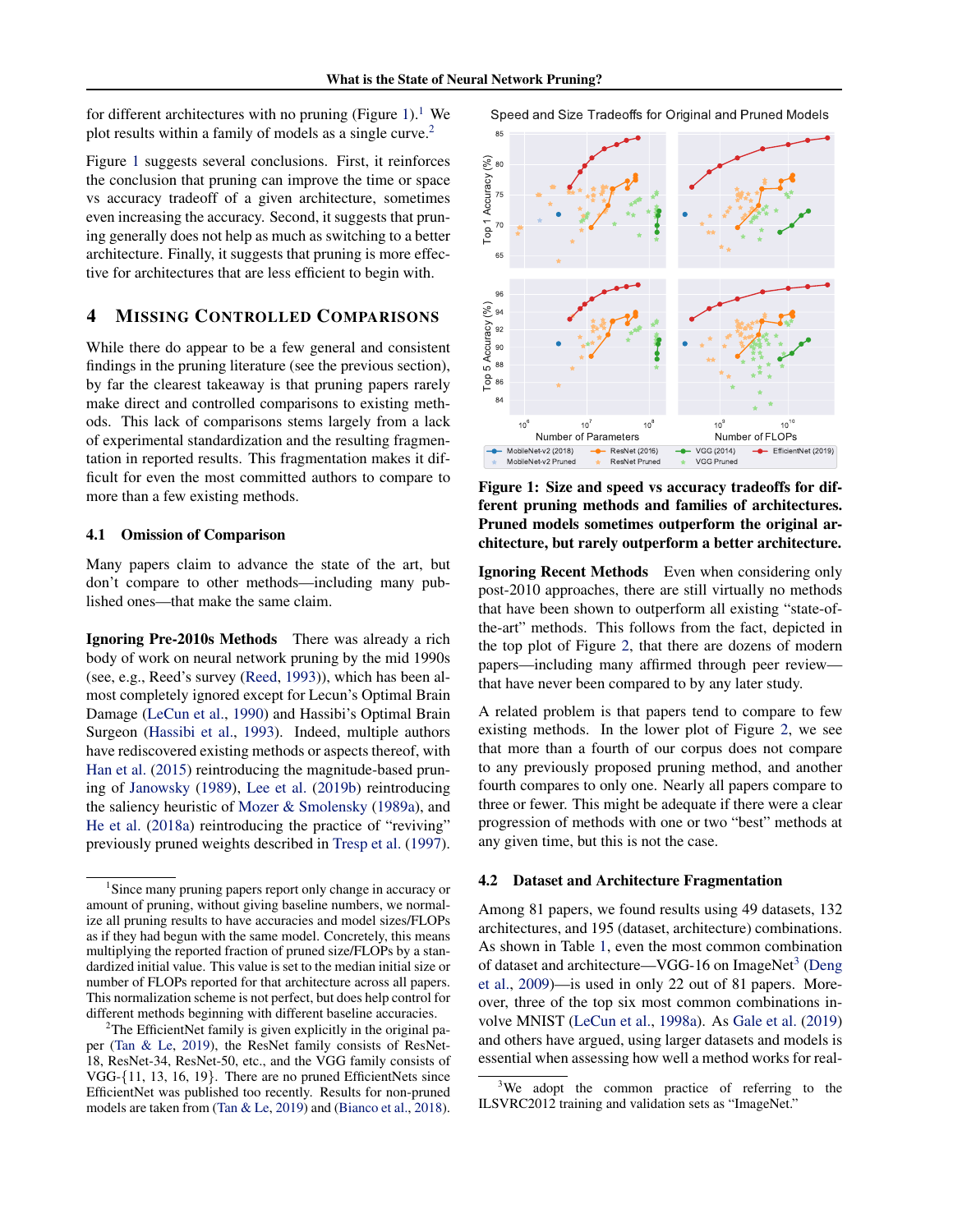What is the State of Neural Network Pruning?

<span id="page-4-0"></span>

Figure 2: Reported comparisons between papers.

world networks. MNIST results may be particularly unlikely to generalize, since this dataset differs significantly from other popular datasets for image classification. In particular, its images are grayscale, composed mostly of zeros, and possible to classify with over 99% accuracy using simple models [\(LeCun et al.,](#page-11-0) [1998b\)](#page-11-0).

### 4.3 Metrics Fragmentation

As depicted in Figure [3,](#page-5-0) papers report a wide variety of metrics and operating points, making it difficult to compare results. Each column in this figure is one (dataset, architecture) combination taken from the four most common combinations<sup>[4](#page-0-0)</sup>, excluding results on MNIST. Each row is one pair of metrics. Each curve is the efficiency vs accu-racy tradeoff obtained by one method.<sup>[5](#page-0-0)</sup> Methods are colorcoded by year.

It is hard to identify any consistent trends in these plots, aside from the existence of a tradeoff between efficiency and accuracy. A given method is only present in a small subset of plots. Methods from later years do not consistently outperform methods from earlier years. Methods within a plot are often incomparable because they report results at different points on the x-axis. Even when meth-

|              | (Dataset, Architecture) Pair | Number of Papers<br>using Pair |
|--------------|------------------------------|--------------------------------|
| ImageNet     | VGG-16                       | 22                             |
| ImageNet     | ResNet-50                    | 15                             |
| <b>MNIST</b> | LeNet-5-Caffe                | 14                             |
| $CIFAR-10$   | ResNet-56                    | 14                             |
| <b>MNIST</b> | LeNet-300-100                | 12                             |
| <b>MNIST</b> | LeNet-5                      | 11                             |
| ImageNet     | CaffeNet                     | 10                             |
| $CIFAR-10$   | CIFAR-VGG (Torch)            | 8                              |
| ImageNet     | <b>AlexNet</b>               | 8                              |
| ImageNet     | ResNet-18                    | 6                              |
| ImageNet     | ResNet-34                    | 6                              |
| $CIFAR-10$   | $ResNet-110$                 | 5                              |
| CIFAR-10     | PreResNet-164                | 4                              |
| CIFAR-10     | ResNet-32                    |                                |

Table 1: All combinations of dataset and architecture used in at least 4 out of 81 papers.

ods are nearby on the x-axis, it is not clear whether one meaningfully outperforms another since neither reports a standard deviation or other measure of central tendency. Finally, most papers in our corpus do not report any results with any of these common configurations.

#### 4.4 Incomplete Characterization of Results

If all papers reported a wide range of points in their tradeoff curves across a large set of models and datasets, there might be some number of direct comparisons possible between any given pair of methods. As we see in the upper half of Figure [4,](#page-6-0) however, most papers use at most three (dataset, architecture) pairs; and as we see in the lower half, they use at most three—and often just one—point to characterize each curve. Combined with the fragmentation in experimental choices, this means that different methods' results are rarely directly comparable. Note that the lower half restricts results to the four most common (dataset, architecture) pairs.

### 4.5 Confounding Variables

Even when comparisons include the same datasets, models, metrics, and operating points, other confounding variables still make meaningful comparisons difficult. Some variables of particular interest include:

- Accuracy and efficiency of the initial model
- Data augmentation and preprocessing
- Random variations in initialization, training, and finetuning. This includes choice of optimizer, hyperparameters, and learning rate schedule.
- Pruning and fine-tuning schedule
- Deep learning library. Different libraries are known to

<sup>&</sup>lt;sup>4</sup>We combined the results for AlexNet and CaffeNet, which is a slightly modified version of AlexNet [\(caf,](#page-10-0) [2016\)](#page-10-0), since many authors refer to the latter as "AlexNet," and it is often unclear which model was used.

<sup>&</sup>lt;sup>5</sup>Since what counts as one method can be unclear, we consider all results from one paper to be one method except when two or more named methods within the paper report using at least one identical x-coordinate (i.e., when the paper's results can't be plotted as one curve).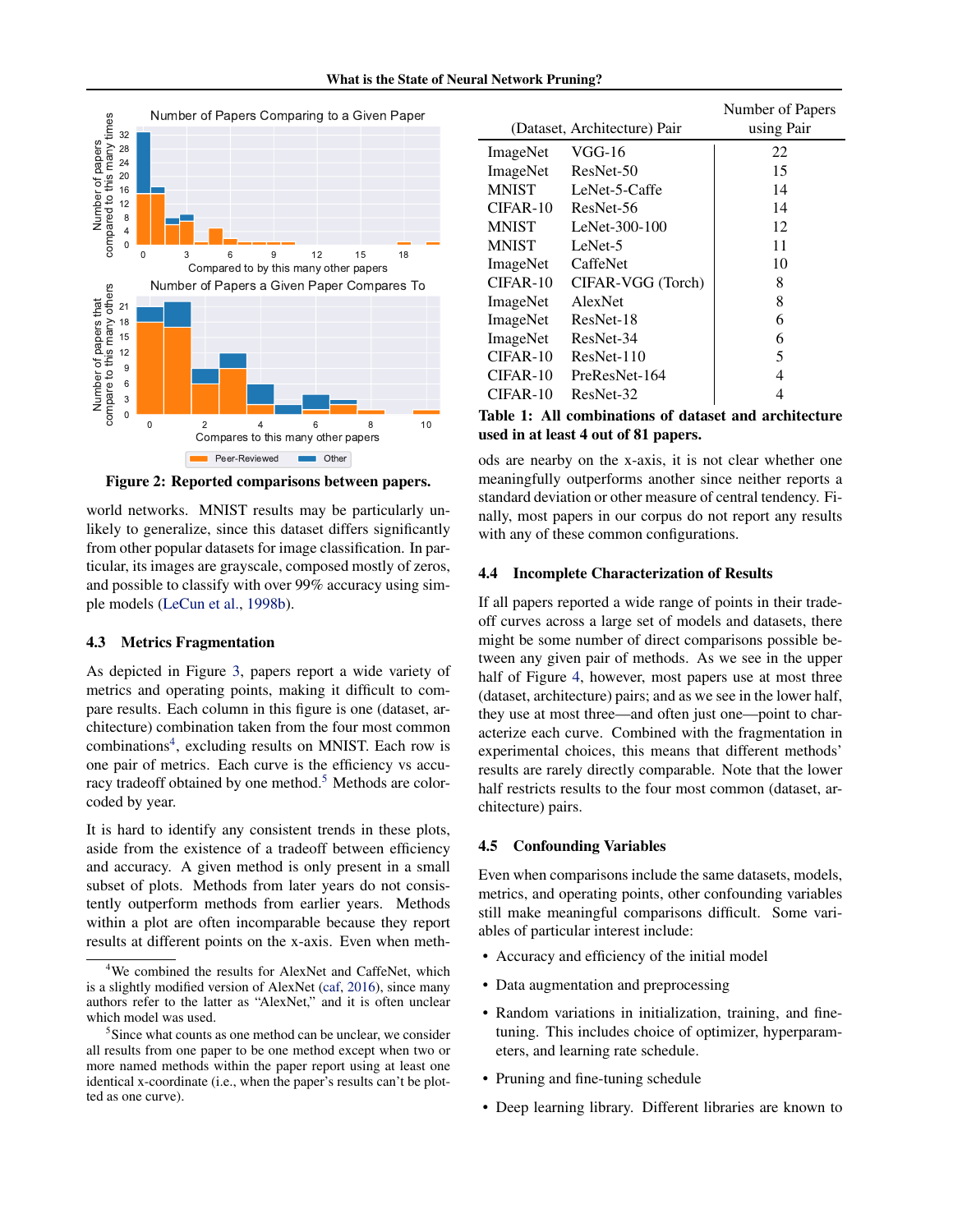What is the State of Neural Network Pruning?

<span id="page-5-0"></span>

Figure 3: Fragmentation of results. Shown are all self-reported results on the most common (dataset, architecture) combinations. Each column is one combination, each row shares an accuracy metric (y-axis), and pairs of rows share a compression metric (x-axis). Up and to the right is always better. Standard deviations are shown for He 2018 on CIFAR-10, which is the only result that provides any measure of central tendency. As suggested by the legend, only 37 out of the 81 papers in our corpus report any results using any of these configurations.

yield different accuracies for the same architecture and dataset [\(Northcutt,](#page-12-0) [2019;](#page-12-0) [Nola,](#page-12-0) [2016\)](#page-12-0) and may have subtly different behaviors [\(Vryniotis,](#page-12-0) [2018\)](#page-12-0).

• Subtle differences in code and environment that may not be easily attributable to any of the above variations [\(Crall,](#page-10-0) [2018;](#page-10-0) [Jogeshwar,](#page-11-0) [2017;](#page-11-0) [unr,](#page-10-0) [2017\)](#page-10-0).

In general, it is not clear that any paper can succeed in accounting for all of these confounders unless that paper has both used the same code as the methods to which it compares and reports enough measurements to average out random variations. This is exceptionally rare, with [Gale et al.](#page-10-0) [\(2019\)](#page-10-0) and [Liu et al.](#page-11-0) [\(2019\)](#page-11-0) being arguably the only examples. Moreover, neither of these papers introduce novel pruning methods *per se* but are instead inquiries into the efficacy of existing methods.

Many papers attempt to account for subsets of these confounding variables. A near universal practice in this re-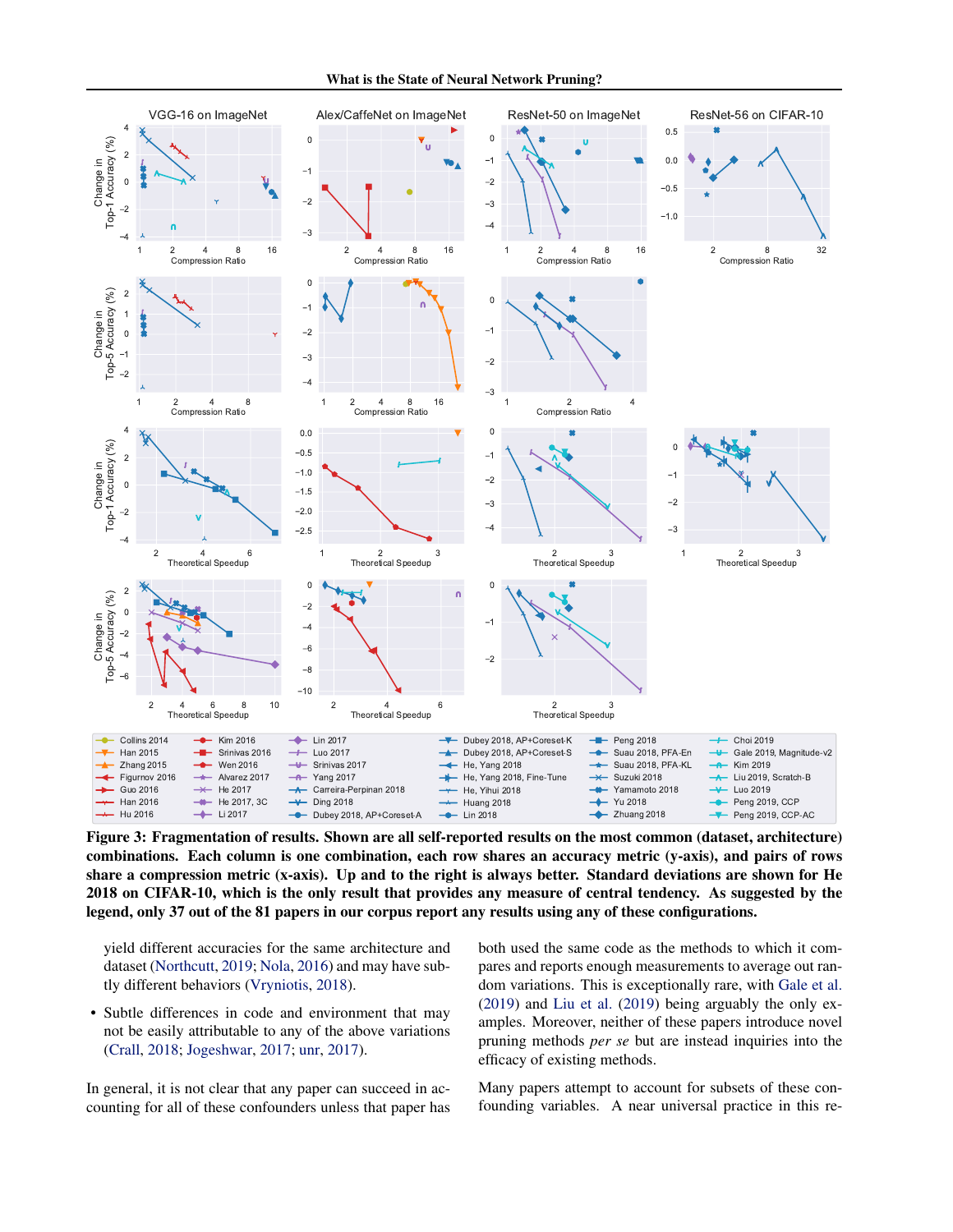<span id="page-6-0"></span>

Figure 4: Number of results reported by each paper, excluding MNIST. *Top)* Most papers report on three or fewer (dataset, architecture) pairs. *Bottom)* For each pair used, most papers characterize their tradeoff between amount of pruning and accuracy using a single point in the efficiency vs accuracy curve. In both plots, the pattern holds even for peer-reviewed papers.

gard is reporting change in accuracy relative to the original model, in addition to or instead of raw accuracy. This helps to control for the accuracy of the initial model. However, as we demonstrate in Section [7,](#page-8-0) this is not sufficient to remove initial model as a confounder. Certain initial models can be pruned more or less efficiently, in terms of the accuracy vs compression tradeoff. This holds true even with identical pruning methods and all other variables held constant.

There are at least two more empirical reasons to believe that confounding variables can have a significant impact. First, as one can observe in Figure [3,](#page-5-0) methods often introduce changes in accuracy of much less than 1% at reported operating points. This means that, even if confounders have only a tiny impact on accuracy, they can still have a large impact on which method appears better.

Second, as shown in Figure 5, existing results demonstrate that different training and fine-tuning settings can yield nearly as much variability as different methods. Specifically, consider 1) the variability introduced by different fine-tuning methods for unstructured magnitude-based pruning (Figure 6 top) and 2) the variability introduced by entirely different pruning methods (Figure 6 bottom). The variability between fine-tuning methods is nearly as large as the variability between pruning methods.

Pruning ResNet-50 with Unstructured Magnitude-Based Pruning



Figure 5: Pruning ResNet-50 on ImageNet. Methods in the upper plot all prune weights with the smallest magnitudes, but differ in implementation, pruning schedule, and fine-tuning. The variation caused by these variables is similar to the variation across different pruning methods, whose results are shown in the lower plot. All results are taken from the original papers.

# 5 FURTHER BARRIERS TO COMPARISON

In the previous section, we discussed the fragmentation of datasets, models, metrics, operating points, and experimental details, and how this fragmentation makes evaluating the efficacy of individual pruning methods difficult. In this section, we argue that there are additional barriers to comparing methods that stem from common practices in how methods and results are presented.

#### 5.1 Architecture Ambiguity

It is often difficult, or even impossible, to identify the exact architecture that authors used. Perhaps the most prevalent example of this is when authors report using some sort of ResNet [\(He et al.,](#page-10-0) [2016a;b\)](#page-10-0). Because there are two different variations of ResNets, introduced in these two papers, saying that one used a "ResNet-50" is insufficient to identify a particular architecture. Some authors do appear to deliberately point out the type of ResNet they use (e.g., [\(Liu et al.,](#page-11-0) [2017;](#page-11-0) [Dong et al.,](#page-10-0) [2017\)](#page-10-0)). However, given that few papers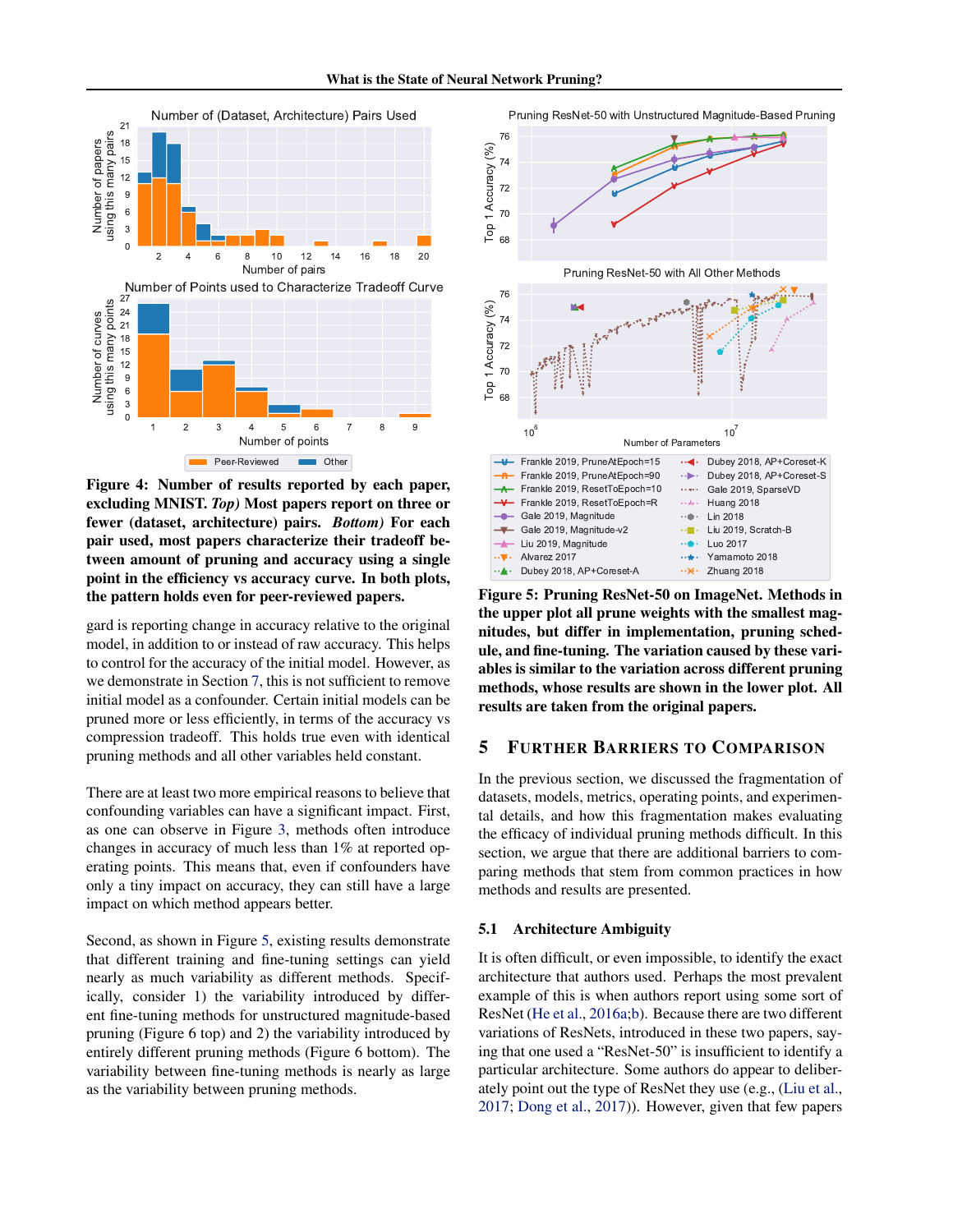even hint at the possibility of confusion, it seems unlikely that all authors are even aware of the ambiguity, let alone that they have cited the corresponding paper in all cases.

Perhaps the greatest confusion is over VGG networks [\(Si](#page-12-0)[monyan & Zisserman,](#page-12-0) [2014\)](#page-12-0). Many papers describe experimenting on "VGG-16," "VGG," or "VGGNet," suggesting a standard and well-known architecture. In many cases, what is actually used is a custom variation of some VGG model, with removed fully-connected layers [\(Changpinyo](#page-10-0) [et al.,](#page-10-0) [2017;](#page-10-0) [Luo et al.,](#page-12-0) [2017\)](#page-12-0), smaller fully-connected layers [\(Lee et al.,](#page-11-0) [2019b\)](#page-11-0), or added dropout or batchnorm [\(Liu](#page-11-0) [et al.,](#page-11-0) [2017;](#page-11-0) [Lee et al.,](#page-11-0) [2019b;](#page-11-0) [Peng et al.,](#page-12-0) [2018;](#page-12-0) [Molchanov](#page-12-0) [et al.,](#page-12-0) [2017;](#page-12-0) [Ding et al.,](#page-10-0) [2018;](#page-10-0) [Suau et al.,](#page-12-0) [2018\)](#page-12-0).

In some cases, papers simply fail to make clear what model they used (even for non-VGG architectures). For example, one paper just states that their segmentation model "is composed from an inception-like network branch and a DenseNet network branch." Another paper attributes their VGGNet to [\(Parkhi et al.,](#page-12-0) [2015\)](#page-12-0), which mentions three VGG networks. [Liu et al.](#page-11-0) [\(2019\)](#page-11-0) and [Frankle & Carbin](#page-10-0) [\(2019\)](#page-10-0) have circular references to one another that can no longer be resolved because of simultaneous revisions. One paper mentions using a "VGG-S" from the Caffe Model Zoo, but as of this writing, no model with this name exists there. Perhaps the most confusing case is the Lenet-5-Caffe reported in one 2017 paper. The authors are to be commended for explicitly stating not only that they use Lenet-5-Caffe, but their exact architecture. However, they describe an architecture with an 800-unit fully-connected layer, while examination of both the Caffe .prototxt files [\(Jia et al.,](#page-11-0) [2015a;b\)](#page-11-0) and associated blog post [\(Jia et al.,](#page-11-0) [2016\)](#page-11-0) indicates that no such layer exists in Lenet-5-Caffe.

### 5.2 Metrics Ambiguity

It can also be difficult to know what the reported metrics mean. For example, many papers include a metric along the lines of "Pruned%". In some cases, this means fraction of the parameters or FLOPs remaining [\(Suau et al.,](#page-12-0) [2018\)](#page-12-0). In other cases, it means the fraction of parameters or FLOPs removed [\(Han et al.,](#page-10-0) [2015;](#page-10-0) [Lebedev & Lempitsky,](#page-11-0) [2016;](#page-11-0) [Yao et al.,](#page-13-0) [2018\)](#page-13-0). There is also widespread misuse of the term "compression ratio," which the compression literature has long used to mean  $\frac{\text{original size}}{\text{compressed size}}$  [\(Siedelmann et al.,](#page-12-0) [2015;](#page-12-0) [Zukowski et al.,](#page-13-0) [2006;](#page-13-0) [Zhao et al.,](#page-13-0) [2015;](#page-13-0) [Lindstrom,](#page-11-0) [2014;](#page-11-0) [Ratanaworabhan et al.,](#page-12-0) [2006;](#page-12-0) [Blalock et al.,](#page-10-0) [2018\)](#page-10-0), but many pruning authors define (usually without making the formula explicit) as  $1 - \frac{\text{compressed size}}{\text{original size}}$ .

Reported "speedup" values present similar challenges. These values are sometimes wall time, sometimes original number of FLOPs divided by pruned number of FLOPs, sometimes a more complex formula relating these two quantities [\(Dong et al.,](#page-10-0) [2017;](#page-10-0) [He et al.,](#page-10-0) [2018a\)](#page-10-0), and sometimes never made clear. Even when reporting FLOPs, which is nominally a consistent metric, different authors measure it differently (e.g., [\(Molchanov et al.,](#page-12-0) [2016\)](#page-12-0) vs [\(Wang & Cheng,](#page-12-0) [2016\)](#page-12-0)), though most often papers entirely omit their formula for computing FLOPs. We found up to a factor of four variation in the reported FLOPs of different papers for the same architecture and dataset, with [\(Yang et al.,](#page-13-0) [2017\)](#page-13-0) reporting 371 MFLOPs for AlexNet on ImageNet, [\(Choi et al.,](#page-10-0) [2019\)](#page-10-0) reporting 724 MFLOPs, and [\(Han et al.,](#page-10-0) [2015\)](#page-10-0) reporting 1500 MFLOPs.

# 6 SUMMARY AND RECOMMENDATIONS

In the previous sections, we have argued that existing work tends to

- make it difficult to identify the exact experimental setup and metrics,
- use too few (dataset, architecture) combinations,
- report too few points in the tradeoff curve for any given combination, and no measures of central tendency,
- omit comparison to many methods that might be stateof-the-art, and
- fail to control for confounding variables.

These problems often make it difficult or impossible to assess the relative efficacy of different pruning methods. To enable direct comparison between methods in the future, we suggest the following practices:

- Identify the *exact* sets of architectures, datasets, and metrics used, ideally in a structured way that is not scattered throughout the results section.
- Use at least three (dataset, architecture) pairs, including modern, large-scale ones. MNIST and toy models do not count. AlexNet, CaffeNet, and Lenet-5 are no longer modern architectures.
- For any given pruned model, report both compression ratio and theoretical speedup. Compression ratio is defined as the original size divided by the new size. Theoretical speedup is defined as the original number of multiply-adds divided by the new number. Note that there is no reason to report only one of these metrics.
- For ImageNet and other many-class datasets, report both Top-1 and Top-5 accuracy. There is again no reason to report only one of these.
- Whatever metrics one reports for a given pruned model, also report these metrics for an appropriate control (usually the original model before pruning).
- Plot the tradeoff curve for a given dataset and architecture, alongside the curves for competing methods.
- When plotting tradeoff curves, use at least 5 operating points spanning a range of compression ratios. The set of ratios  $\{2, 4, 8, 16, 32\}$  is a good choice.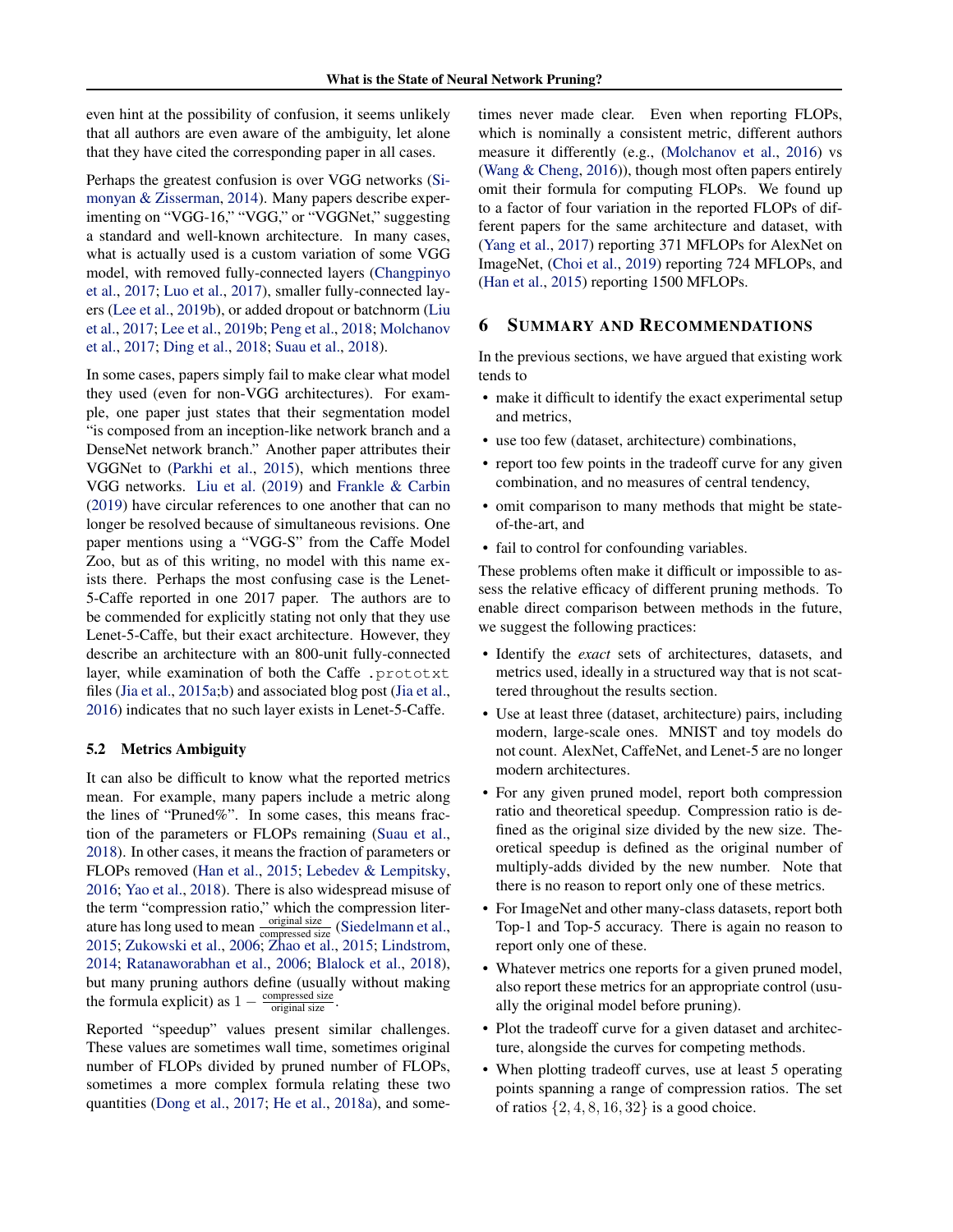- <span id="page-8-0"></span>• Report and plot means and sample standard deviations, instead of one-off measurements, whenever feasible.
- Ensure that all methods being compared use identical libraries, data loading, and other code to the greatest extent possible.

We also recommend that reviewers demand a much greater level of rigor when evaluating papers that claim to offer a better method of pruning neural networks.

# 7 SHRINKBENCH

# 7.1 Overview of ShrinkBench

To make it as easy as possible for researchers to put our suggestions into practice, we have created an open-source library for pruning called ShrinkBench. ShrinkBench provides standardized and extensible functionality for training, pruning, fine-tuning, computing metrics, and plotting, all using a standardized set of pretrained models and datasets.

ShrinkBench is based on PyTorch [\(Paszke et al.,](#page-12-0) [2017\)](#page-12-0) and is designed to allow easy evaluation of methods with arbitrary scoring functions, allocation of pruning across layers, and sparsity structures. In particular, given a callback defining how to compute masks for a model's parameter tensors at a given iteration, ShrinkBench will automatically apply the pruning, update the network according to a standard training or fine-tuning setup, and compute metrics across many models, datasets, random seeds, and levels of pruning. We defer discussion of ShrinkBench's implementation and API to the project's documentation.

#### 7.2 Baselines

We used ShrinkBench to implement several existing pruning heuristics, both as examples of how to use our library and as baselines that new methods can compare to:

- Global Magnitude Pruning prunes the weights with the lowest absolute value anywhere in the network.
- Layerwise Magnitude Pruning for each layer, prunes the weights with the lowest absolute value.
- Global Gradient Magnitude Pruning prunes the weights with the lowest absolute value of (weight  $\times$  gradient), evaluated on a batch of inputs.
- Layerwise Gradient Magnitude Pruning for each layer, prunes the weights the lowest absolute value of (weight  $\times$  gradient), evaluated on a batch of inputs.
- Random Pruning prunes each weight independently with probability equal to the fraction of the network to be pruned.

Magnitude-based approaches are common baselines in the literature and have been shown to be competitive with more complex methods [\(Han et al.,](#page-10-0) [2015;](#page-10-0) [2016;](#page-10-0) [Gale et al.,](#page-10-0) [2019;](#page-10-0) [Frankle et al.,](#page-10-0) [2019\)](#page-10-0). Gradient-based methods are less common, but are simple to implement and have recently gained popularity [\(Lee et al.,](#page-11-0) [2019b;a;](#page-11-0) [Yu et al.,](#page-13-0) [2018\)](#page-13-0). Random pruning is a common straw man that can serve as a useful debugging tool. Note that these baselines are not reproductions of any of these methods, but merely inspired by their pruning heuristics.

#### 7.3 Avoiding Pruning Pitfalls with Shrinkbench

Using the described baselines, we pruned over 800 networks with varying datasets, networks, compression ratios, initial weights and random seeds. In doing so, we identified various pitfalls associated with experimental practices that are currently common in the literature but are avoided by using ShrinkBench.

We highlight several noteworthy results below. For additional experimental results and details, see Appendix [D.](#page-15-0) One standard deviation bars across three runs are shown for all CIFAR-10 results.

Metrics are not Interchangeable. As discussed previously, it is common practice to report either reduction in the number of parameters or in the number of FLOPs. If these metrics are extremely correlated, reporting only one is sufficient to characterize the efficacy of a pruning method. We found after computing these metrics for the same model under many different settings that reporting one metric is not sufficient. While these metrics are correlated, the correlation is different for each pruning method. Thus, the relative performance of different methods can vary significantly under different metrics (Figure 6).



Figure 6: Top 1 Accuracy for ResNet-18 on ImageNet for several compression ratios and their corresponding theoretical speedups. Global methods give higher accuracy than Layerwise ones for a fixed model size, but the reverse is true for a fixed theoretical speedup.

Results Vary Across Models, Datasets, and Pruning Amounts Many methods report results on only a small number of datasets, models, amounts of pruning, and random seeds. If the relative performance of different methods tends to be constant across all of these variables, this may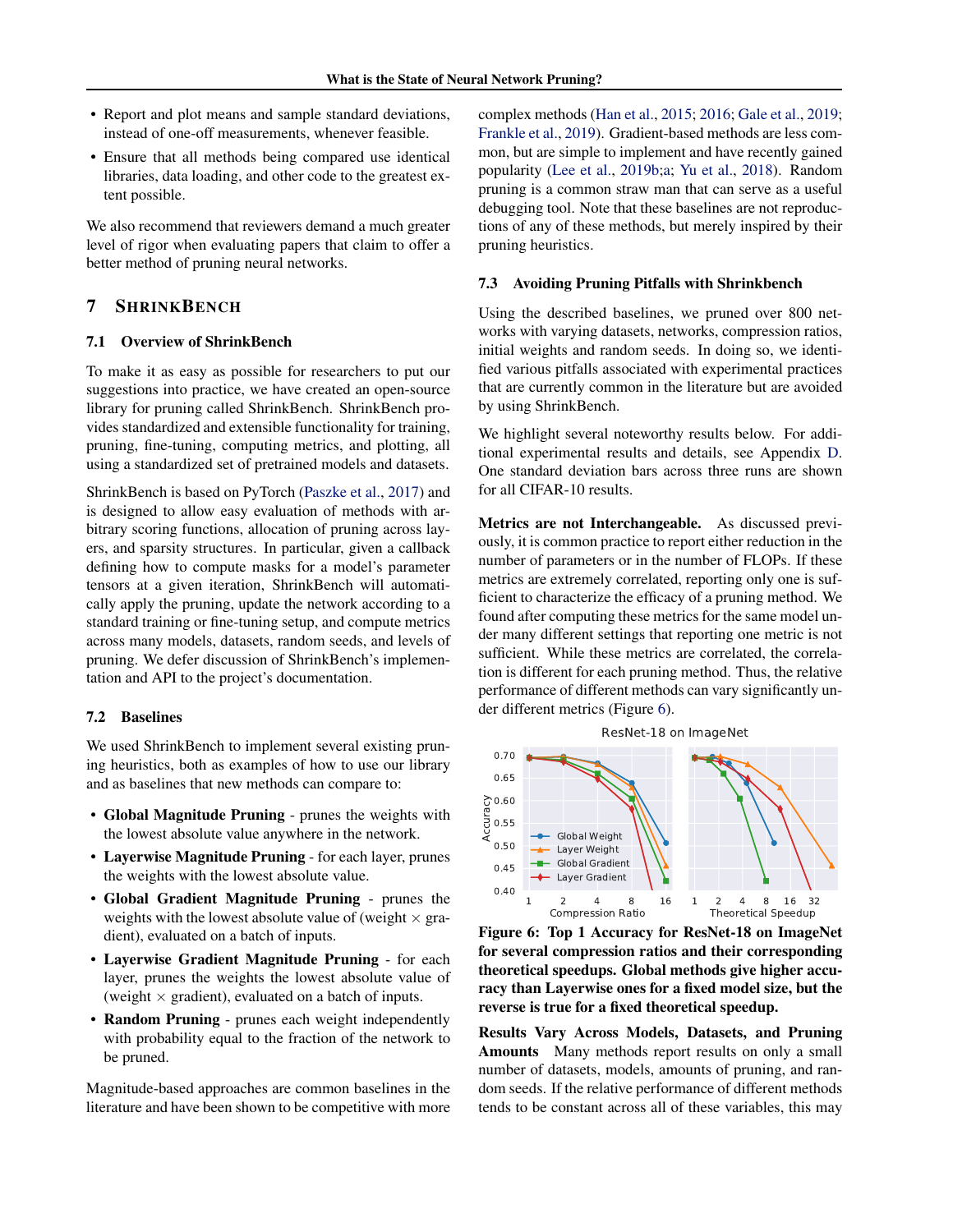not be problematic. However, our results suggest that this performance is not constant.

Figure 7 shows the accuracy for various compression ratios for CIFAR-VGG [\(Zagoruyko,](#page-13-0) [2015\)](#page-13-0) and ResNet-56 on CIFAR-10. In general, Global methods are more accurate than Layerwise methods and Magnitude-based methods are more accurate than Gradient-based methods, with random performing worst of all. However, if one were to look only at CIFAR-VGG for compression ratios smaller than 10, one could conclude that Global Gradient outperforms all other methods. Similarly, while Global Gradient consistently outperforms Layerwise Magnitude on CIFAR-VGG, the opposite holds on ResNet-56 (i.e., the orange and green lines switch places).

Moreover, we found that for some settings close to the drop-off point (such as Global Gradient, compression 16), different random seeds yielded significantly different results (0.88 vs 0.61 accuracy) due to the randomness in minibatch selection. This is illustrated by the large vertical error bar in the left subplot.



Figure 7: Top 1 Accuracy on CIFAR-10 for several compression ratios. Global Gradient performs better than Global Magnitude for CIFAR-VGG on low compression ratios, but worse otherwise. Global Gradient is consistently better than Layerwise Magnitude on CIFAR-VGG, but consistently worse on ResNet-56.

Using the Same Initial Model is Essential. As mentioned in Section [4.5,](#page-4-0) many methods are evaluated using different initial models with the same architecture. To assess whether beginning with a different model can skew the results, we created two different models and evaluated Global vs Layerwise Magnitude pruning on each with all other variables held constant.

To obtain the models, we trained two ResNet-56 networks using Adam until convergence with  $\eta = 10^{-3}$  and  $\eta =$ 10<sup>−</sup><sup>4</sup> . We'll refer to these pretrained weights as Weights A and Weights B, respectively. As shown on the left side of Figure 8, the different methods appear better on different models. With Weights A, the methods yield similar absolute accuracies. With Weights B, however, the Global method is more accurate at higher compression ratios.



Figure 8: Global and Layerwise Magnitude Pruning on two different ResNet-56 models. Even with all other variables held constant, different initial models yield different tradeoff curves. This may cause one method to erroneously appear better than another. Controlling for initial accuracy does not fix this.

We also found that the common practice of examining changes in accuracy is insufficient to correct for initial model as a confounder. Even when reporting changes, one pruning method can artificially appear better than another by virtue of beginning with a different model. We see this on the right side of Figure 8, where Layerwise Magnitude with Weights B appears to outperform Global Magnitude with Weights A, even though the former never outperforms the latter when initial model is held constant.

# 8 CONCLUSION

Considering the enormous interest in neural network pruning over the past decade, it seems natural to ask simple questions about the relative efficacy of different pruning techniques. Although a few basic findings are shared across the literature, missing baselines and inconsistent experimental settings make it impossible to assess the state of the art or confidently compare the dozens of techniques proposed in recent years. After carefully studying the literature and enumerating numerous areas of incomparability and confusion, we suggest concrete remedies in the form of a list of best practices and an open-source library—ShrinkBench—to help future research endeavors to produce the kinds of results that will harmonize the literature and make our motivating questions easier to answer. Furthermore, ShrinkBench results on various pruning techniques evidence the need for standardized experiments when evaluating neural network pruning methods.

#### ACKNOWLEDGEMENTS

We thank Luigi Celona for providing the data used in [\(Bianco et al.,](#page-10-0) [2018\)](#page-10-0) and Vivienne Sze for helpful discussion. This research was supported by the Qualcomm Innovation Fellowship, the "la Caixa" Foundation Fellowship, Quanta Computer, and Wistron Corporation.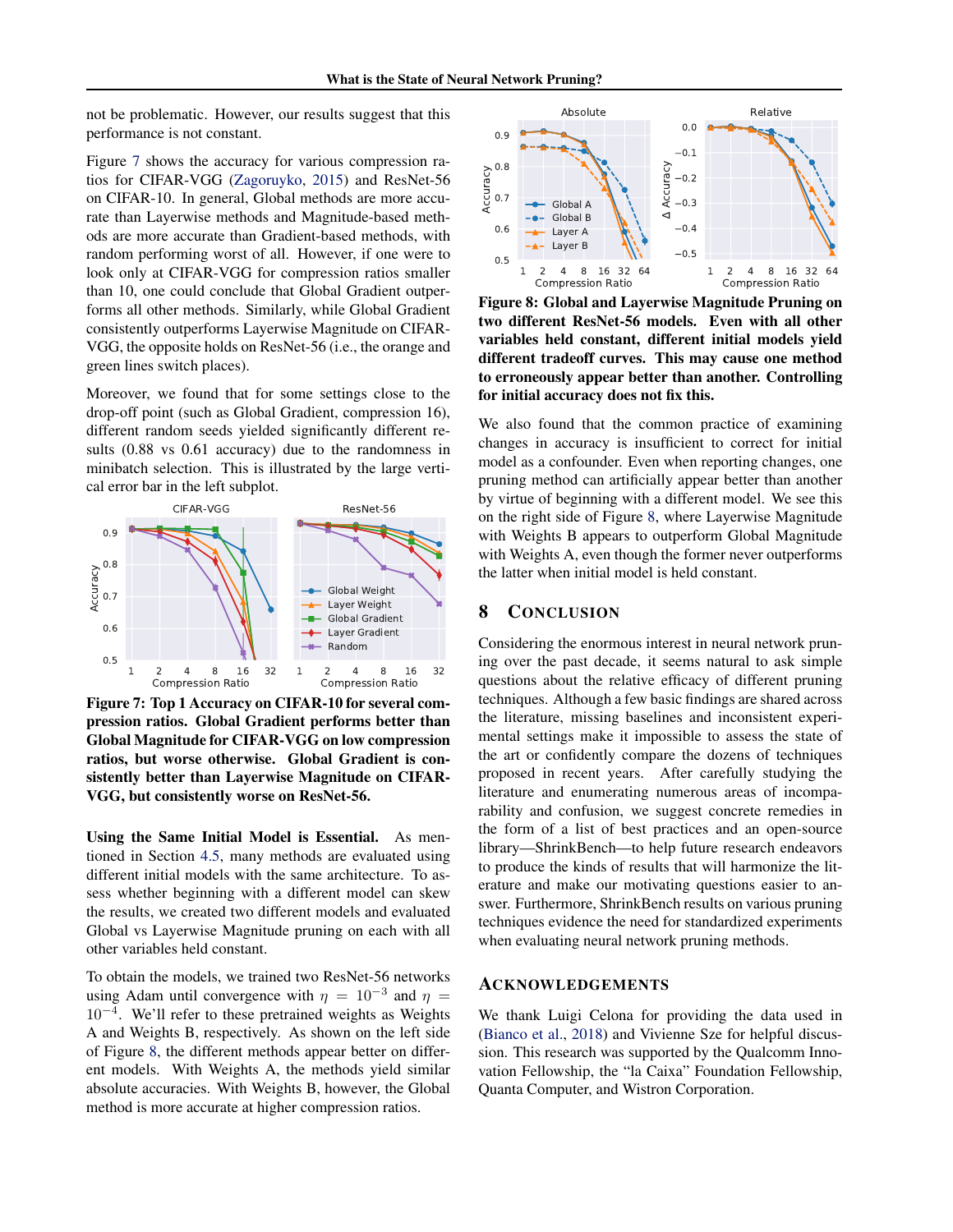# <span id="page-10-0"></span>**REFERENCES**

- What's the advantage of the reference caffenet in comparison with the alexnet? [https://github.com/](https://github.com/BVLC/caffe/issues/4202) [BVLC/caffe/issues/4202](https://github.com/BVLC/caffe/issues/4202), 5 2016. Accessed: 2019-07-22.
- Keras exported model shows very low accuracy in tensorflow serving. [https://github.com/](https://github.com/keras-team/keras/issues/7848) [keras-team/keras/issues/7848](https://github.com/keras-team/keras/issues/7848), 9 2017. Accessed: 2019-07-22.
- Bianco, S., Cadene, R., Celona, L., and Napoletano, P. Benchmark analysis of representative deep neural network architectures. *IEEE Access*, 6:64270–64277, 2018.
- Blalock, D., Madden, S., and Guttag, J. Sprintz: Time series compression for the internet of things. *Proceedings of the ACM on Interactive, Mobile, Wearable and Ubiquitous Technologies*, 2(3):93, 2018.
- Changpinyo, S., Sandler, M., and Zhmoginov, A. The power of sparsity in convolutional neural networks. *arXiv preprint arXiv:1702.06257*, 2017.
- Choi, Y., El-Khamy, M., and Lee, J. Jointly sparse convolutional neural networks in dual spatial-winograd domains. *arXiv preprint arXiv:1902.08192*, 2019.
- Crall, J. Accuracy of resnet50 is much higher than reported! [https://github.com/kuangliu/](https://github.com/kuangliu/pytorch-cifar/issues/45) [pytorch-cifar/issues/45](https://github.com/kuangliu/pytorch-cifar/issues/45), 2018. Accessed: 2019-07-22.
- Deng, J., Dong, W., Socher, R., Li, L.-J., Li, K., and Fei-Fei, L. Imagenet: A large-scale hierarchical image database. In *2009 IEEE conference on computer vision and pattern recognition*, pp. 248–255. Ieee, 2009.
- Ding, X., Ding, G., Han, J., and Tang, S. Auto-balanced filter pruning for efficient convolutional neural networks. In *Thirty-Second AAAI Conference on Artificial Intelligence*, 2018.
- Dong, X., Huang, J., Yang, Y., and Yan, S. More is less: A more complicated network with less inference complexity. In *Proceedings of the IEEE Conference on Computer Vision and Pattern Recognition*, pp. 5840–5848, 2017.
- Dubey, A., Chatterjee, M., and Ahuja, N. Coreset-based neural network compression. In *Proceedings of the European Conference on Computer Vision (ECCV)*, pp. 454–470, 2018.
- Figurnov, M., Ibraimova, A., Vetrov, D. P., and Kohli, P. Perforatedcnns: Acceleration through elimination of redundant convolutions. In *Advances in Neural Information Processing Systems*, pp. 947–955, 2016.
- Frankle, J. and Carbin, M. The lottery ticket hypothesis: Finding sparse, trainable neural networks. In *7th International Conference on Learning Representations, ICLR 2019, New Orleans, LA, USA, May 6-9, 2019*. OpenReview.net, 2019. URL [https://openreview.net/](https://openreview.net/forum?id=rJl-b3RcF7) [forum?id=rJl-b3RcF7](https://openreview.net/forum?id=rJl-b3RcF7).
- Frankle, J., Dziugaite, G. K., Roy, D. M., and Carbin, M. The lottery ticket hypothesis at scale. *arXiv preprint arXiv:1903.01611*, 2019.
- Gale, T., Elsen, E., and Hooker, S. The state of sparsity in deep neural networks, 2019.
- Gray, S., Radford, A., and Kingma, D. P. Gpu kernels for block-sparse weights. *arXiv preprint arXiv:1711.09224*, 2017.
- Han, S., Pool, J., Tran, J., and Dally, W. Learning both weights and connections for efficient neural network. In *Advances in neural information processing systems*, pp. 1135–1143, 2015.
- Han, S., Mao, H., and Dally, W. J. Deep compression: Compressing deep neural network with pruning, trained quantization and huffman coding. In Bengio, Y. and Le-Cun, Y. (eds.), *4th International Conference on Learning Representations, ICLR 2016, San Juan, Puerto Rico, May 2-4, 2016, Conference Track Proceedings*, 2016. URL <http://arxiv.org/abs/1510.00149>.
- Hassibi, B., Stork, D. G., and Wolff, G. J. Optimal brain surgeon and general network pruning. In *IEEE international conference on neural networks*, pp. 293–299. IEEE, 1993.
- He, K., Zhang, X., Ren, S., and Sun, J. Deep residual learning for image recognition. In *Proceedings of the IEEE conference on computer vision and pattern recognition*, pp. 770–778, 2016a.
- He, K., Zhang, X., Ren, S., and Sun, J. Identity mappings in deep residual networks. In *European conference on computer vision*, pp. 630–645. Springer, 2016b.
- He, Y., Zhang, X., and Sun, J. Channel pruning for accelerating very deep neural networks. In *Proceedings of the IEEE International Conference on Computer Vision*, pp. 1389–1397, 2017.
- He, Y., Kang, G., Dong, X., Fu, Y., and Yang, Y. Soft filter pruning for accelerating deep convolutional neural networks. In *IJCAI International Joint Conference on Artificial Intelligence*, 2018a.
- He, Y., Lin, J., Liu, Z., Wang, H., Li, L.-J., and Han, S. Amc: Automl for model compression and acceleration on mobile devices. In *Proceedings of the European*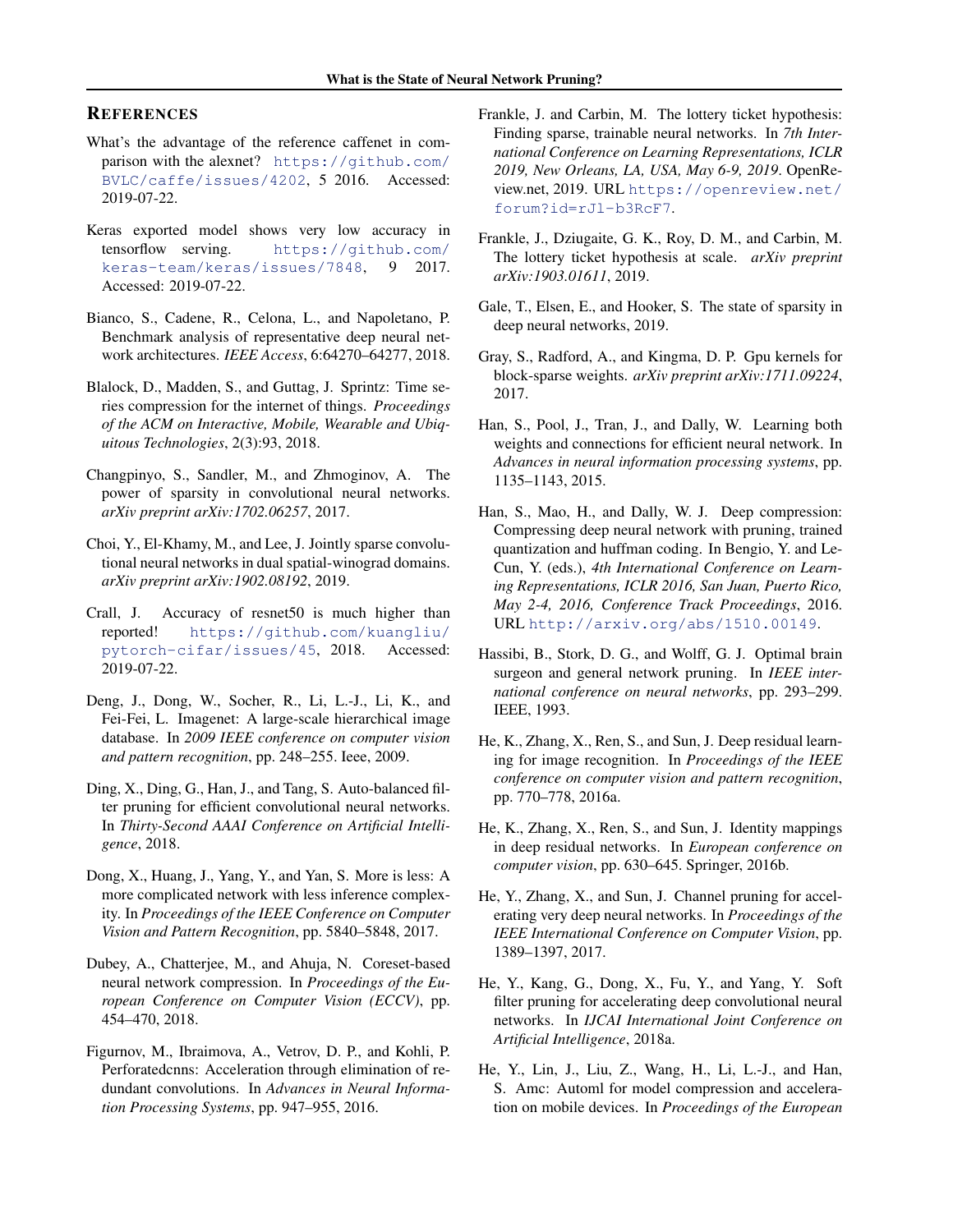<span id="page-11-0"></span>*Conference on Computer Vision (ECCV)*, pp. 784–800, 2018b.

- Huang, Y., Cheng, Y., Chen, D., Lee, H., Ngiam, J., Le, Q. V., and Chen, Z. Gpipe: Efficient training of giant neural networks using pipeline parallelism. *arXiv preprint arXiv:1811.06965*, 2018.
- Huang, Z. and Wang, N. Data-driven sparse structure selection for deep neural networks. In *Proceedings of the European Conference on Computer Vision (ECCV)*, pp. 304–320, 2018.
- Janowsky, S. A. Pruning versus clipping in neural networks. *Physical Review A*, 39(12):6600–6603, June 1989. ISSN 0556-2791. doi: 10.1103/PhysRevA.39. 6600. URL [https://link.aps.org/doi/10.](https://link.aps.org/doi/10.1103/PhysRevA.39.6600) [1103/PhysRevA.39.6600](https://link.aps.org/doi/10.1103/PhysRevA.39.6600).
- Jia, Y., Shelhamer, E., Donahue, J., Karayev, S., Long, J., Girshick, R., Guadarrama, S., and Darrell, T. lenet. [https://github.com/BVLC/caffe/blob/](https://github.com/BVLC/caffe/blob/master/examples/mnist/lenet.prototxt) [master/examples/mnist/lenet.prototxt](https://github.com/BVLC/caffe/blob/master/examples/mnist/lenet.prototxt), 2 2015a.
- Jia, Y., Shelhamer, E., Donahue, J., Karayev, S., Long, J., Girshick, R., Guadarrama, S., and Darrell, T. lenettrain-test. [https://github.com/BVLC/caffe/](https://github.com/BVLC/caffe/blob/master/examples/mnist/lenet_train_test.prototxt) [blob/master/examples/mnist/lenet\\_](https://github.com/BVLC/caffe/blob/master/examples/mnist/lenet_train_test.prototxt) [train\\_test.prototxt](https://github.com/BVLC/caffe/blob/master/examples/mnist/lenet_train_test.prototxt), 2 2015b.
- Jia, Y., Shelhamer, E., Donahue, J., Karayev, S., Long, J., Girshick, R., Guadarrama, S., and Darrell, T. Training lenet on mnist with caffe. [https://caffe.berkeleyvision.org/](https://caffe.berkeleyvision.org/gathered/examples/mnist.html) [gathered/examples/mnist.html](https://caffe.berkeleyvision.org/gathered/examples/mnist.html), 5 2016. Accessed: 2019-07-22.
- Jogeshwar, A. Validating resnet50. [https://github.](https://github.com/keras-team/keras/issues/8672) [com/keras-team/keras/issues/8672](https://github.com/keras-team/keras/issues/8672), 12 2017. Accessed: 2019-07-22.
- Kalchbrenner, N., Elsen, E., Simonyan, K., Noury, S., Casagrande, N., Lockhart, E., Stimberg, F., Oord, A. v. d., Dieleman, S., and Kavukcuoglu, K. Efficient neural audio synthesis. *arXiv preprint arXiv:1802.08435*, 2018.
- Karnin, E. D. A simple procedure for pruning backpropagation trained neural networks. *IEEE transactions on neural networks*, 1(2):239–242, 1990.
- Kim, Y.-D., Park, E., Yoo, S., Choi, T., Yang, L., and Shin, D. Compression of deep convolutional neural networks for fast and low power mobile applications. *arXiv preprint arXiv:1511.06530*, 2015.
- Lebedev, V. and Lempitsky, V. Fast convnets using groupwise brain damage. In *Proceedings of the IEEE Conference on Computer Vision and Pattern Recognition*, pp. 2554–2564, 2016.
- Lebedev, V., Ganin, Y., Rakhuba, M., Oseledets, I., and Lempitsky, V. Speeding-up convolutional neural networks using fine-tuned cp-decomposition. *arXiv preprint arXiv:1412.6553*, 2014.
- LeCun, Y., Denker, J. S., and Solla, S. A. Optimal brain damage. In *Advances in neural information processing systems*, pp. 598–605, 1990.
- LeCun, Y., Bottou, L., Bengio, Y., Haffner, P., et al. Gradient-based learning applied to document recognition. *Proceedings of the IEEE*, 86(11):2278–2324, 1998a.
- LeCun, Y., Cortes, C., and Burges, C. The mnist database of handwritten digits, 1998b. Accessed: 2019-09-6.
- Lee, N., Ajanthan, T., Gould, S., and Torr, P. H. S. A Signal Propagation Perspective for Pruning Neural Networks at Initialization. *arXiv:1906.06307 [cs, stat]*, June 2019a. URL [http://arxiv.org/abs/](http://arxiv.org/abs/1906.06307) [1906.06307](http://arxiv.org/abs/1906.06307). arXiv: 1906.06307.
- Lee, N., Ajanthan, T., and Torr, P. H. S. Snip: singleshot network pruning based on connection sensitivity. In *7th International Conference on Learning Representations, ICLR 2019, New Orleans, LA, USA, May 6- 9, 2019*. OpenReview.net, 2019b. URL [https://](https://openreview.net/forum?id=B1VZqjAcYX) [openreview.net/forum?id=B1VZqjAcYX](https://openreview.net/forum?id=B1VZqjAcYX).
- Li, H., Kadav, A., Durdanovic, I., Samet, H., and Graf, H. P. Pruning filters for efficient convnets. *arXiv preprint arXiv:1608.08710*, 2016.
- Lindstrom, P. Fixed-rate compressed floating-point arrays. *IEEE transactions on visualization and computer graphics*, 20(12):2674–2683, 2014.
- Liu, Z., Li, J., Shen, Z., Huang, G., Yan, S., and Zhang, C. Learning efficient convolutional networks through network slimming. In *Proceedings of the IEEE International Conference on Computer Vision*, pp. 2736–2744, 2017.
- Liu, Z., Sun, M., Zhou, T., Huang, G., and Darrell, T. Rethinking the value of network pruning. In *7th International Conference on Learning Representations, ICLR 2019, New Orleans, LA, USA, May 6-9, 2019*. OpenReview.net, 2019. URL [https://openreview.net/](https://openreview.net/forum?id=rJlnB3C5Ym) [forum?id=rJlnB3C5Ym](https://openreview.net/forum?id=rJlnB3C5Ym).
- Louizos, C., Ullrich, K., and Welling, M. Bayesian compression for deep learning. In *Advances in Neural Information Processing Systems*, pp. 3288–3298, 2017.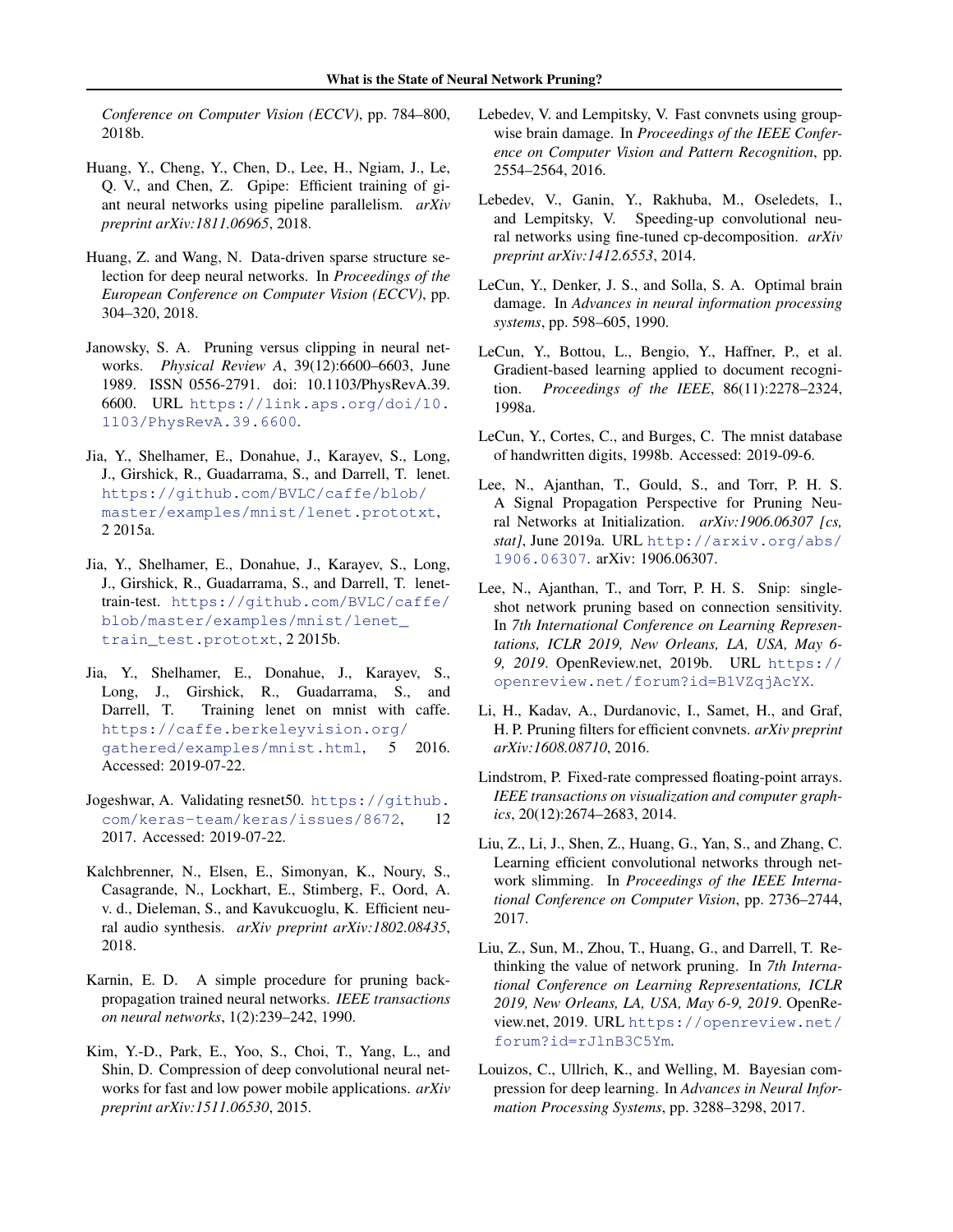- <span id="page-12-0"></span>Luo, J.-H., Wu, J., and Lin, W. Thinet: A filter level pruning method for deep neural network compression. In *Proceedings of the IEEE international conference on computer vision*, pp. 5058–5066, 2017.
- Mariet, Z. and Sra, S. Diversity networks: Neural network compression using determinantal point processes. *arXiv preprint arXiv:1511.05077*, 2015.
- Molchanov, D., Ashukha, A., and Vetrov, D. Variational dropout sparsifies deep neural networks. In *Proceedings of the 34th International Conference on Machine Learning-Volume 70*, pp. 2498–2507. JMLR. org, 2017.
- Molchanov, P., Tyree, S., Karras, T., Aila, T., and Kautz, J. Pruning convolutional neural networks for resource efficient inference. *arXiv preprint arXiv:1611.06440*, 2016.
- Morcos, A. S., Yu, H., Paganini, M., and Tian, Y. One ticket to win them all: generalizing lottery ticket initializations across datasets and optimizers. *arXiv:1906.02773 [cs, stat]*, June 2019. URL [http://arxiv.org/abs/](http://arxiv.org/abs/1906.02773) [1906.02773](http://arxiv.org/abs/1906.02773). arXiv: 1906.02773.
- Mozer, M. C. and Smolensky, P. Skeletonization: A technique for trimming the fat from a network via relevance assessment. In *Advances in neural information processing systems*, pp. 107–115, 1989a.
- Mozer, M. C. and Smolensky, P. Using Relevance to Reduce Network Size Automatically. *Connection Science*, 1(1):3–16, January 1989b. ISSN 0954-0091, 1360-0494. doi: 10.1080/09540098908915626. URL [https://www.tandfonline.com/doi/full/](https://www.tandfonline.com/doi/full/10.1080/09540098908915626) [10.1080/09540098908915626](https://www.tandfonline.com/doi/full/10.1080/09540098908915626).
- Nola, D. Keras doesn't reproduce caffe example code accuracy. [https://github.com/keras-team/](https://github.com/keras-team/keras/issues/4444) [keras/issues/4444](https://github.com/keras-team/keras/issues/4444), 11 2016. Accessed: 2019-07- 22.
- Northcutt, C. Towards reproducibility: Benchmarking keras and pytorch. https://l7.curtisnorthcutt.com/towards-reproducibilitybenchmarking-keras-pytorch, 2 2019. Accessed: 2019-07-22.
- Parkhi, O. M., Vedaldi, A., Zisserman, A., et al. Deep face recognition. In *bmvc*, volume 1, pp. 6, 2015.
- Paszke, A., Gross, S., Chintala, S., Chanan, G., Yang, E., DeVito, Z., Lin, Z., Desmaison, A., Antiga, L., and Lerer, A. Automatic differentiation in pytorch. 2017.
- Peng, B., Tan, W., Li, Z., Zhang, S., Xie, D., and Pu, S. Extreme network compression via filter group approximation. In *Proceedings of the European Conference on Computer Vision (ECCV)*, pp. 300–316, 2018.
- Ratanaworabhan, P., Ke, J., and Burtscher, M. Fast lossless compression of scientific floating-point data. In *Data Compression Conference (DCC'06)*, pp. 133–142. IEEE, 2006.
- Reed, R. Pruning algorithms-a survey. *IEEE Transactions on Neural Networks*, 4(5):740–747, September 1993. ISSN 10459227. doi: 10.1109/72. 248452. URL [http://ieeexplore.ieee.org/](http://ieeexplore.ieee.org/document/248452/) [document/248452/](http://ieeexplore.ieee.org/document/248452/).
- Siedelmann, H., Wender, A., and Fuchs, M. High speed lossless image compression. In *German Conference on Pattern Recognition*, pp. 343–355. Springer, 2015.
- Simonyan, K. and Zisserman, A. Very deep convolutional networks for large-scale image recognition. *arXiv preprint arXiv:1409.1556*, 2014.
- Suau, X., Zappella, L., and Apostoloff, N. Network compression using correlation analysis of layer responses. 2018.
- Suzuki, T., Abe, H., Murata, T., Horiuchi, S., Ito, K., Wachi, T., Hirai, S., Yukishima, M., and Nishimura, T. Spectral-pruning: Compressing deep neural network via spectral analysis. *arXiv preprint arXiv:1808.08558*, 2018.
- Sze, V., Chen, Y.-H., Yang, T.-J., and Emer, J. Efficient processing of deep neural networks: A tutorial and survey. *arXiv preprint arXiv:1703.09039*, 2017.
- Tan, M. and Le, Q. V. Efficientnet: Rethinking model scaling for convolutional neural networks. *arXiv preprint arXiv:1905.11946*, 2019.
- Tresp, V., Neuneier, R., and Zimmermann, H.-G. Early brain damage. In *Advances in neural information processing systems*, pp. 669–675, 1997.
- Vryniotis, V. Change bn layer to use moving mean/var if frozen. [https://github.com/keras-team/](https://github.com/keras-team/keras/pull/9965) [keras/pull/9965](https://github.com/keras-team/keras/pull/9965), 4 2018. Accessed: 2019-07-22.
- Wang, P. and Cheng, J. Accelerating convolutional neural networks for mobile applications. In *Proceedings of the 24th ACM international conference on Multimedia*, pp. 541–545. ACM, 2016.
- Wen, W., Wu, C., Wang, Y., Chen, Y., and Li, H. Learning structured sparsity in deep neural networks. In *Advances in neural information processing systems*, pp. 2074–2082, 2016.
- Yamamoto, K. and Maeno, K. Pcas: Pruning channels with attention statistics. *arXiv preprint arXiv:1806.05382*, 2018.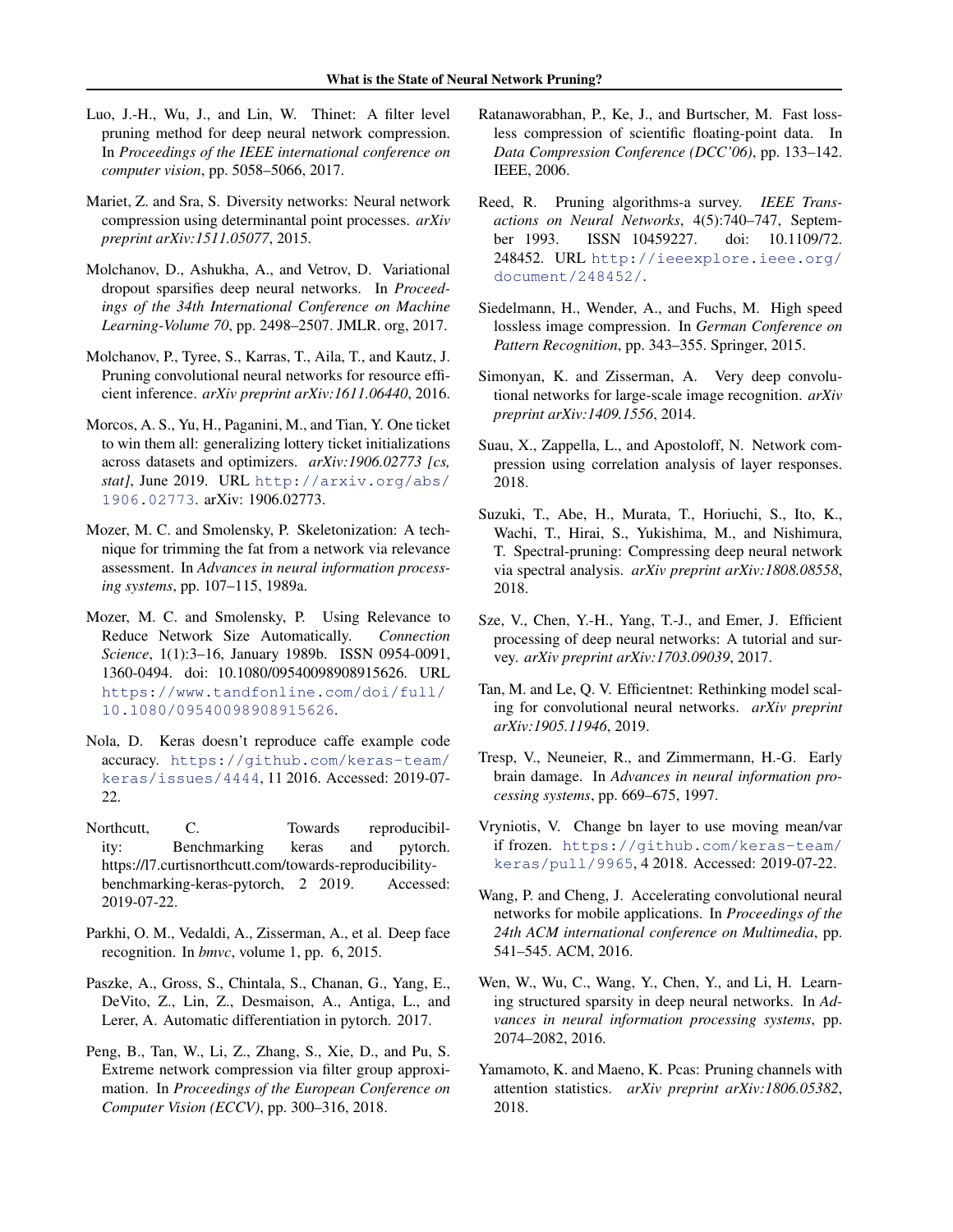- <span id="page-13-0"></span>Yang, T.-J., Chen, Y.-H., and Sze, V. Designing energyefficient convolutional neural networks using energyaware pruning. In *Proceedings of the IEEE Conference on Computer Vision and Pattern Recognition*, pp. 5687– 5695, 2017.
- Yao, Z., Cao, S., and Xiao, W. Balanced sparsity for efficient dnn inference on gpu. *arXiv preprint arXiv:1811.00206*, 2018.
- Yu, R., Li, A., Chen, C.-F., Lai, J.-H., Morariu, V. I., Han, X., Gao, M., Lin, C.-Y., and Davis, L. S. Nisp: Pruning networks using neuron importance score propagation. In *Proceedings of the IEEE Conference on Computer Vision and Pattern Recognition*, pp. 9194–9203, 2018.
- Zagoruyko, S. 92.45% on cifar-10 in torch. [https://](https://torch.ch/blog/2015/07/30/cifar.html) [torch.ch/blog/2015/07/30/cifar.html](https://torch.ch/blog/2015/07/30/cifar.html), 7 2015. Accessed: 2019-07-22.
- Zhang, X., Zou, J., He, K., and Sun, J. Accelerating very deep convolutional networks for classification and detection. *IEEE transactions on pattern analysis and machine intelligence*, 38(10):1943–1955, 2015.
- Zhao, W. X., Zhang, X., Lemire, D., Shan, D., Nie, J.-Y., Yan, H., and Wen, J.-R. A general simd-based approach to accelerating compression algorithms. *ACM Transactions on Information Systems (TOIS)*, 33(3):15, 2015.
- Zukowski, M., Heman, S., Nes, N., and Boncz, P. Superscalar ram-cpu cache compression. In *Data Engineering, 2006. ICDE'06. Proceedings of the 22nd International Conference on*, pp. 59–59. IEEE, 2006.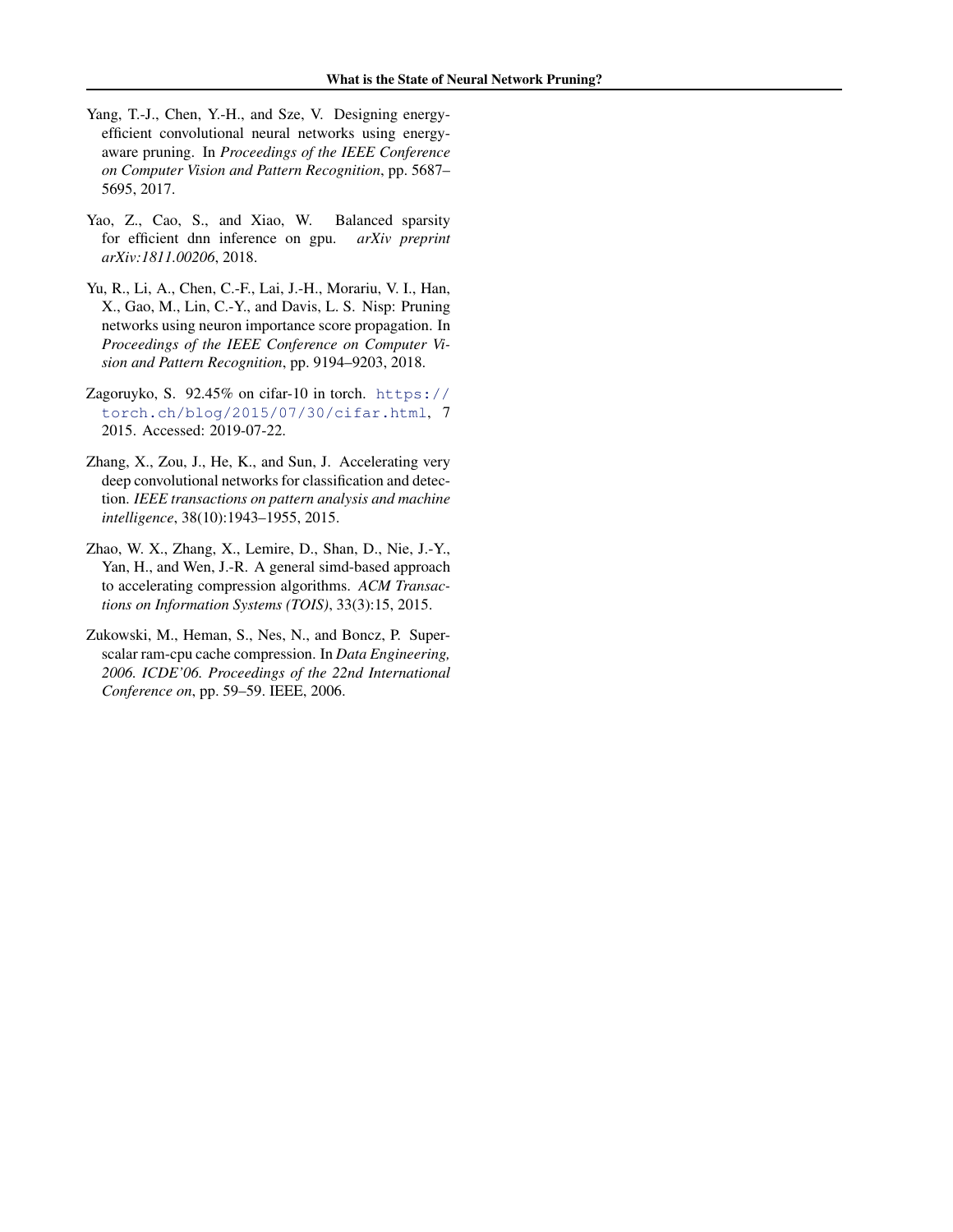# <span id="page-14-0"></span>A CORPUS AND DATA CLEANING

We selected the 81 papers used in our analysis in the following way. First, we conducted an ad hoc literature search, finding widely cited papers introducing pruning methods and identifying other pruning papers that cited them using Google Scholar. We then went through the conference proceedings from the past year's NeurIPS, ICML, CVPR, ECCV, and ICLR and added all relevant papers (though it is possible we had false dismissals if the title and abstract did not seem relevant to pruning). Finally, during the course of cataloging which papers compared to which others, we added to our corpus any pruning paper that at least one existing paper in our corpus purported to compare to. We included both published papers and unpublished ones of reasonable quality (typically on arXiv). Since we make strong claims about the lack of comparisons, we included in our corpus five papers whose methods technically do not meet our definition of pruning but are similar in spirit and compared to by various pruning papers. In short, we included essentially every paper introducing a method of pruning neural networks that we could find, taking care to capture the full directed graph of papers and comparisons between them.

Because different papers report slightly different metrics, particularly with respect to model size, we converted reported results to a standard set of metrics whenever possible. For example, we converted reported Top-1 error rates to Top-1 accuracies, and fractions of parameters pruned to compression ratios. Note that it is not possible to convert between size metrics and speedup metrics, since the amount of computation associated with a given parameter can depend on the layer in which it resides (since convolutional filters are reused at many spatial positions). For simplicity and uniformity, we only consider self-reported results except where stated otherwise.

We also did not attempt to capture all reported metrics, but instead focused only on model size reduction and theoretical speedup, since 1) these are by far the most commonly reported and, 2) there is already a dearth of directly comparable numbers even for these common metrics. This is not entirely fair to methods designed to optimize other metrics, such as power consumption [\(Louizos et al.,](#page-11-0) [2017;](#page-11-0) [Yang](#page-13-0) [et al.,](#page-13-0) [2017;](#page-13-0) [Han et al.,](#page-10-0) [2015;](#page-10-0) [Kim et al.,](#page-11-0) [2015\)](#page-11-0), memory bandwidth usage [\(Peng et al.,](#page-12-0) [2018;](#page-12-0) [Kim et al.,](#page-11-0) [2015\)](#page-11-0), or fine-tuning time [\(Dubey et al.,](#page-10-0) [2018;](#page-10-0) [Yamamoto & Maeno,](#page-12-0) [2018;](#page-12-0) [Huang & Wang,](#page-11-0) [2018;](#page-11-0) [He et al.,](#page-10-0) [2018a\)](#page-10-0), and we consider this a limitation of our analysis.

Lastly, as a result of relying on reading of hundreds of pages of dense technical content, we are confident that we have made some number of isolated errors. We therefore welcome correction by email and refer the reader to the arXiv version of this paper for the most up-to-date revision.

# B CHECKLIST FOR EVALUATING A PRUNING METHOD

For any pruning technique proposed, check if:

- It is contextualized with respect to magnitude pruning, recently-published pruning techniques, and pruning techniques proposed prior to the 2010s.
- The pruning algorithm, constituent subroutines (e.g., score, pruning, and fine-tuning functions), and hyperparameters are presented in enough detail for a reader to reimplement and match the results in the paper.
- All claims about the technique are appropriately restricted to only the experiments presented (e.g., CIFAR-10, ResNets, image classification tasks, etc.).
- There is a link to downloadable source code.

For all experiments, check if you include:

- A detailed description of the architecture with hyperparameters in enough detail to for a reader to reimplement it and train it to the same performance reported in the paper.
- If the architecture is not novel: a citation for the architecture/hyperparameters and a description of any differences in architecture, hyperparameters, or performance in this paper.
- A detailed description of the dataset hyperparameters (e.g., batch size and augmentation regime) in enough detail for a reader to reimplement it.
- A description of the library and hardware used.

For all results, check if:

- Data is presented across a range of compression ratios, including extreme compression ratios at which the accuracy of the pruned network declines substantially.
- Data specifies the raw accuracy of the network at each point.
- Data includes multiple runs with separate initializations and random seeds.
- Data includes clearly defined error bars and a measure of central tendency (e.g., mean) and variation (e.g., standard deviation).
- Data includes FLOP-counts if the paper makes arguments about efficiency and performance due to pruning.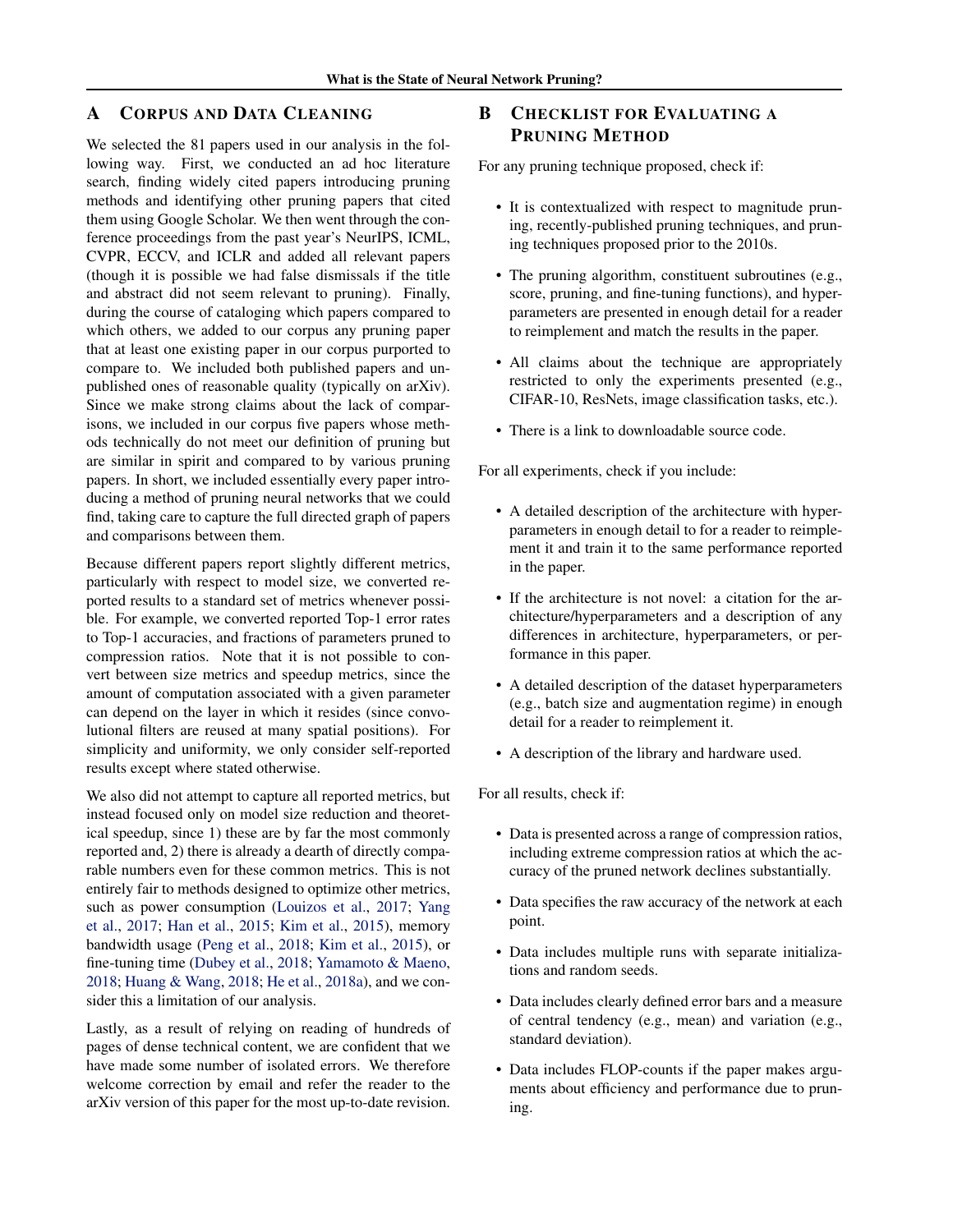<span id="page-15-0"></span>For all pruning results presented, check if there is a comparison to:

- A random pruning baseline.
	- A global random pruning baseline.
	- A random pruning baseline with the same layerwise pruning proportions as the proposed technique.
- A magnitude pruning baseline.
	- A global or uniform layerwise proportion magnitude pruning baseline.
	- A magnitude pruning baseline with the same layerwise pruning proportions as the proposed technique.
- Other relevant state-of-the-art techniques, including:
	- A description of how the comparisons were produced (data taken from paper, reimplementation, or reuse of code from the paper) and any differences or uncertainties between this setting and the setting used in the main experiments.

# C EXPERIMENTAL SETUP

For reproducibility purposes, ShrinkBench fixes random seeds for all the dependencies (PyTorch, NumPy, Python).

### C.1 Pruning Methods

For the reported experiments, we did not prune the classifier layer preceding the softmax. ShrinkBench supports pruning said layer as an option to all proposed pruning strategies. For both Global and Layerwise Gradient Magnitude Pruning a single minibatch is used to compute the gradients for the pruning. Three independent runs using different random seeds were performed for every CIFAR10 experiment. We found some variance across methods that relied on randomness, such as random pruning or gradient based methods that use a sampled minibatch to compute the gradients with respect to the weights.

### C.2 Finetuning Setup

Pruning was performed from the pretrained weights and fixed from there forwards. Early stopping is implemented during finetuning. Thus if the validation accuracy repeatedly decreases after some point we stop the finetuning process to prevent overfitting.

All reported CIFAR10 experiments used the following finetuning setup:

• Batch size: 64

- Epochs: 30
- Optimizer: Adam
- Initial Learning Rate:  $3 \times 10^{-4}$
- Learning rate schedule: Fixed

All reported ImageNet experiments used the following finetuning setup

- Batch size: 256
- Epochs: 20
- Optimizer: SGD with Nesterov Momentum (0.9)
- Initial Learning Rate:  $1 \times 10^{-3}$
- Learning rate schedule: Fixed

# D ADDITIONAL RESULTS

Here we include the entire set of results obtained with ShrinkBench. For CIFAR10, results are included for CIFAR-VGG, ResNet-20, ResNet-56 and ResNet-110. Standard deviations across three different random runs are plotted as error bars. For ImageNet, results are reported for ResNet-18.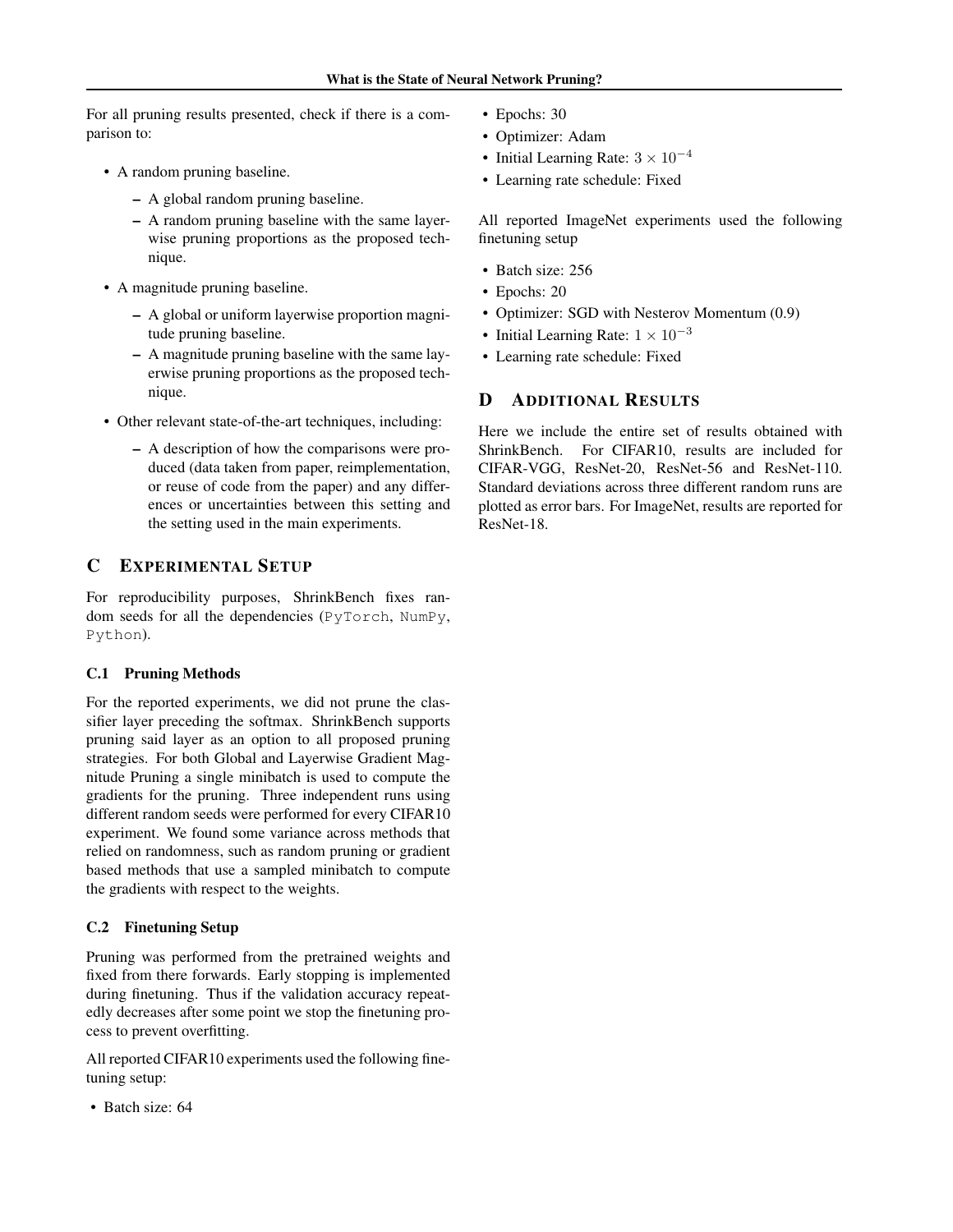

Figure 9: Accuracy for several levels of compression for CIFAR-VGG on CIFAR-10



Figure 10: Accuracy vs theoretical speedup for CIFAR-VGG on CIFAR-10



Figure 11: Accuracy for several levels of compression for ResNet-20 on CIFAR-10



Figure 13: Accuracy for several levels of compression for ResNet-56 on CIFAR-10



Figure 12: Accuracy vs theoretical speedup for ResNet-20 on CIFAR-10



Figure 14: Accuracy vs theoretical speedup for ResNet-56 on CIFAR-10